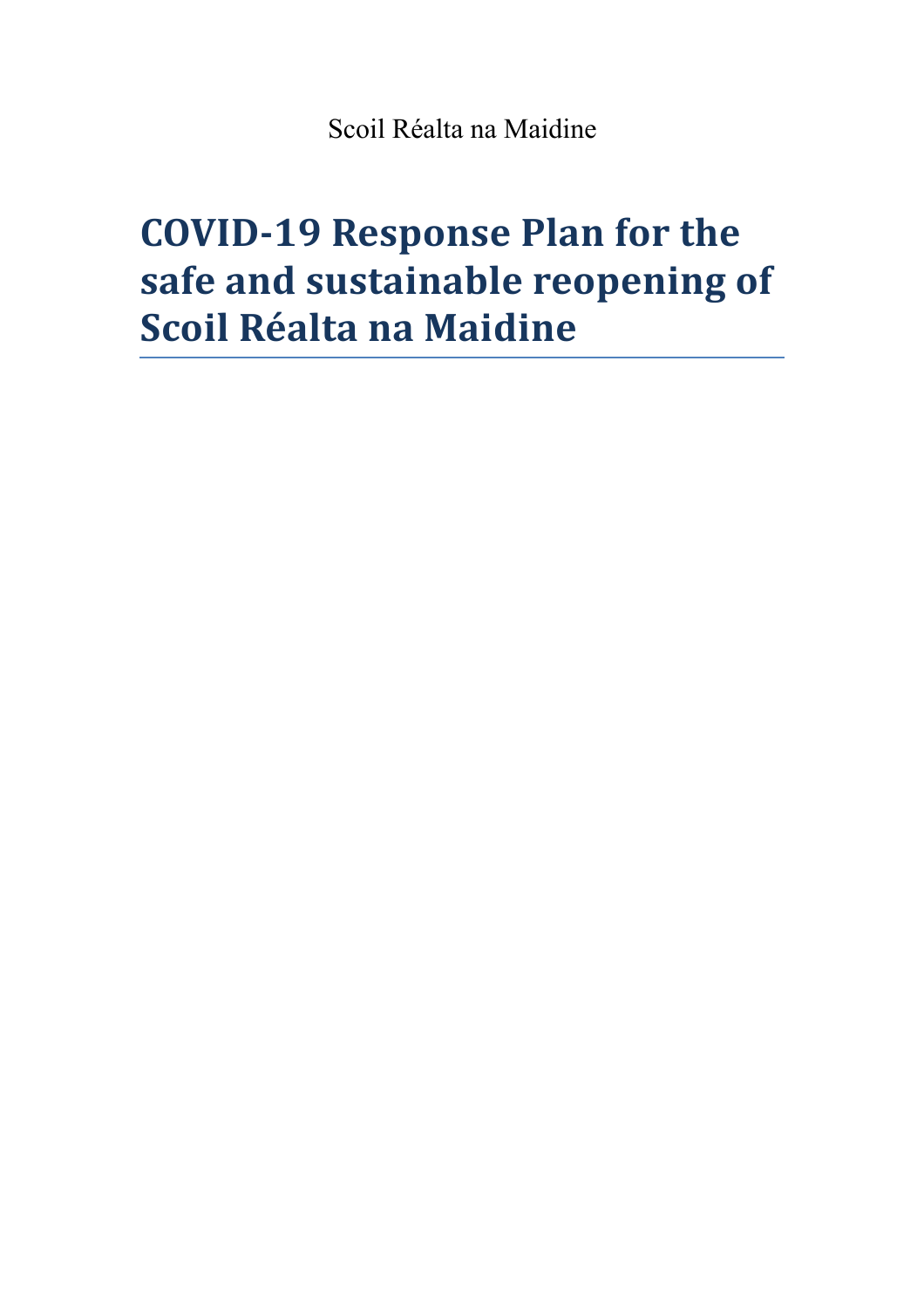# **Table of Contents:**

Introduction

- 1) School COVID-19 Response Plan
- 2) School COVID-19 Policy
- 3) Planning and Preparing for Return to School
	- 4.1) Induction Training
	- 4.2) Procedure for Returning to Work (RTW)
	- 4.3) Lead Worker Representative (LWR)
	- 4.4) Display signage
	- 4.5) Making changes to school layout
	- 4.6) Update Safety and Risk Assessment
	- 4.7) Access to the School and Contact Log
- 4) Control Measures To prevent Introduction and Spread of COVID-19 in Schools
	- 5.1) Know the Symptoms of COVID-19
	- 5.2) Respiratory Hygiene
	- 5.3) Hand Hygiene
	- 5.4) Physical Distancing
	- 5.5) Use of PPE in Schools
- 5) Impact of COVID-19 on certain school activities
- 6) Hygiene and Cleaning in School
- 7) Dealing with a suspected case
- 8) Special Educational Needs
- 9) Staff Duties
- 10) Absence Management
- 11) Employee Assistance and Wellbeing Programme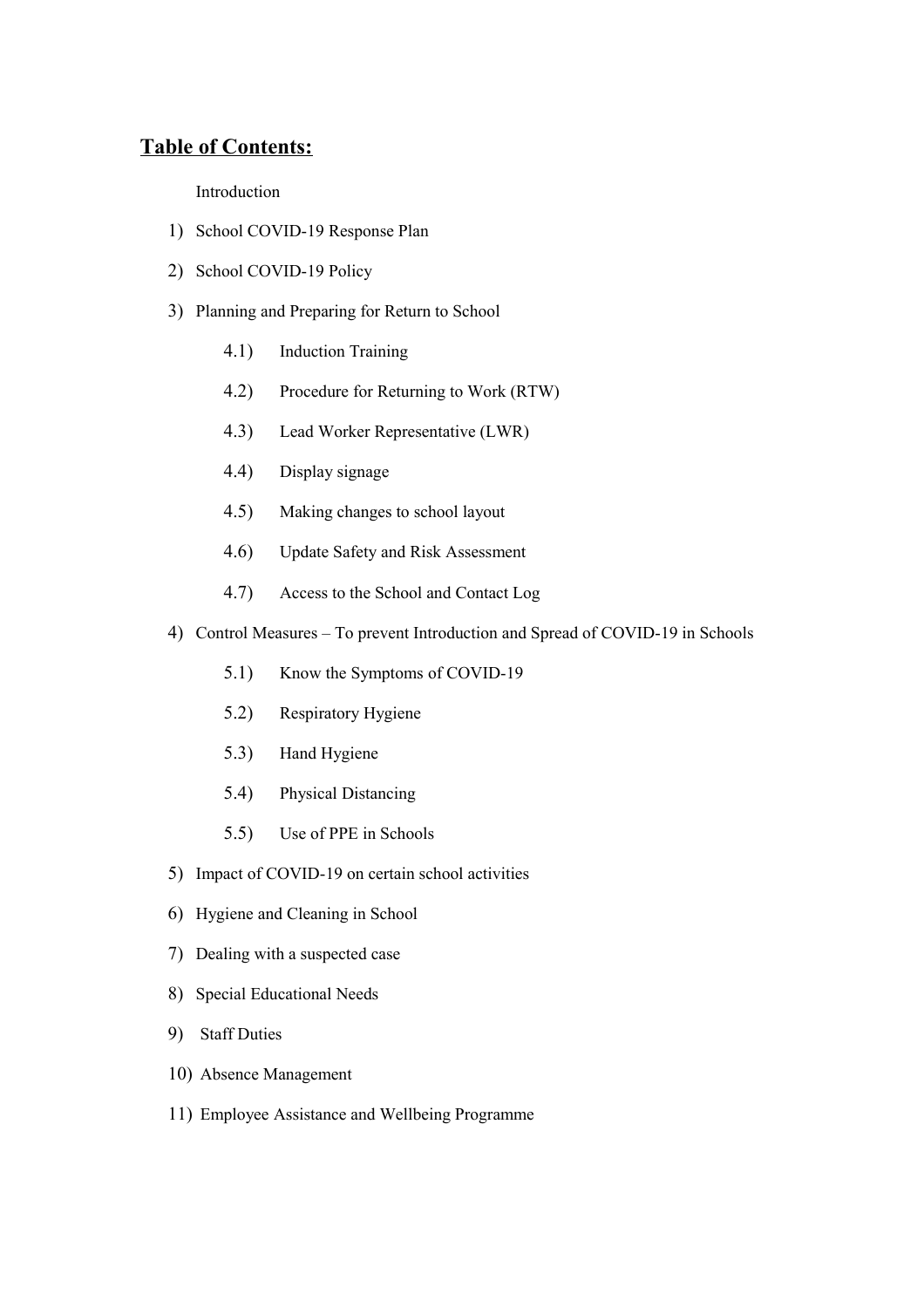This is a living document and may be reviewed and amended to take into account new guidance from [www.Gov.ie,](http://www.Gov.ie/) [www.dbei.ie](http://www.dbei.ie/) , [www.hse.ie,](http://www.hse.ie/) [www.hpsc.ie,](http://www.hpsc.ie/) [www.hsa.ie;](http://www.hsa.ie/) [www.education.ie](http://www.education.ie/) or agreements with education partners as appropriate for primary schools.

# **Introduction**

The Minister for Education published "*The Roadmap for the Full Return to School*" on the  $27<sup>th</sup>$  July. It sets out what the operation of schools will look like and the range of supports which will be available in a Covid-19 context.

It has been developed in line with public health advice issued by the Health Protection Surveillance Centre (HPSC) and in compliance with the "Return to Work Safely Protocols" developed by the Department of Business, Enterprise and Innovation and the Department of Health with guidance documents provided by the Health and Safety Authority (HSA). Each workplace is required to have a Covid-19 Response Plan. In addition to being places of learning, schools are also places of work. This document sets out the information that primary schools need to implement a School Covid-19 Response Plan, including a Covid-19 policy, lead worker representative and process to deal with a suspected case of Covid-19. The purpose of this document is to provide clear and helpful guidance for the safe operation through the prevention, early detection and control of Covid-19 in primary schools. It provides key messages to minimise the risk of Ccovid-19 for staff, pupils, families and the wider community while recognising the importance of education for the health and wellbeing of pupils and society as a whole.

This Covid-19 Response Plan for Scoil Réalta na Maidine focuses on the practical steps which can be taken in our school to minimise the risk of the introduction of infection into the school while recognising that no interpersonal activity is without risk of transmission of infection at any time. This plan is supported by the public health advice provided by the Health Protection Surveillance Centre (HPSC) for the safe reopening of schools and educational facilities.

One of the key challenges is to balance the need for a practical and sensible level of caution with the need to provide a supportive environment for teaching and learning. This document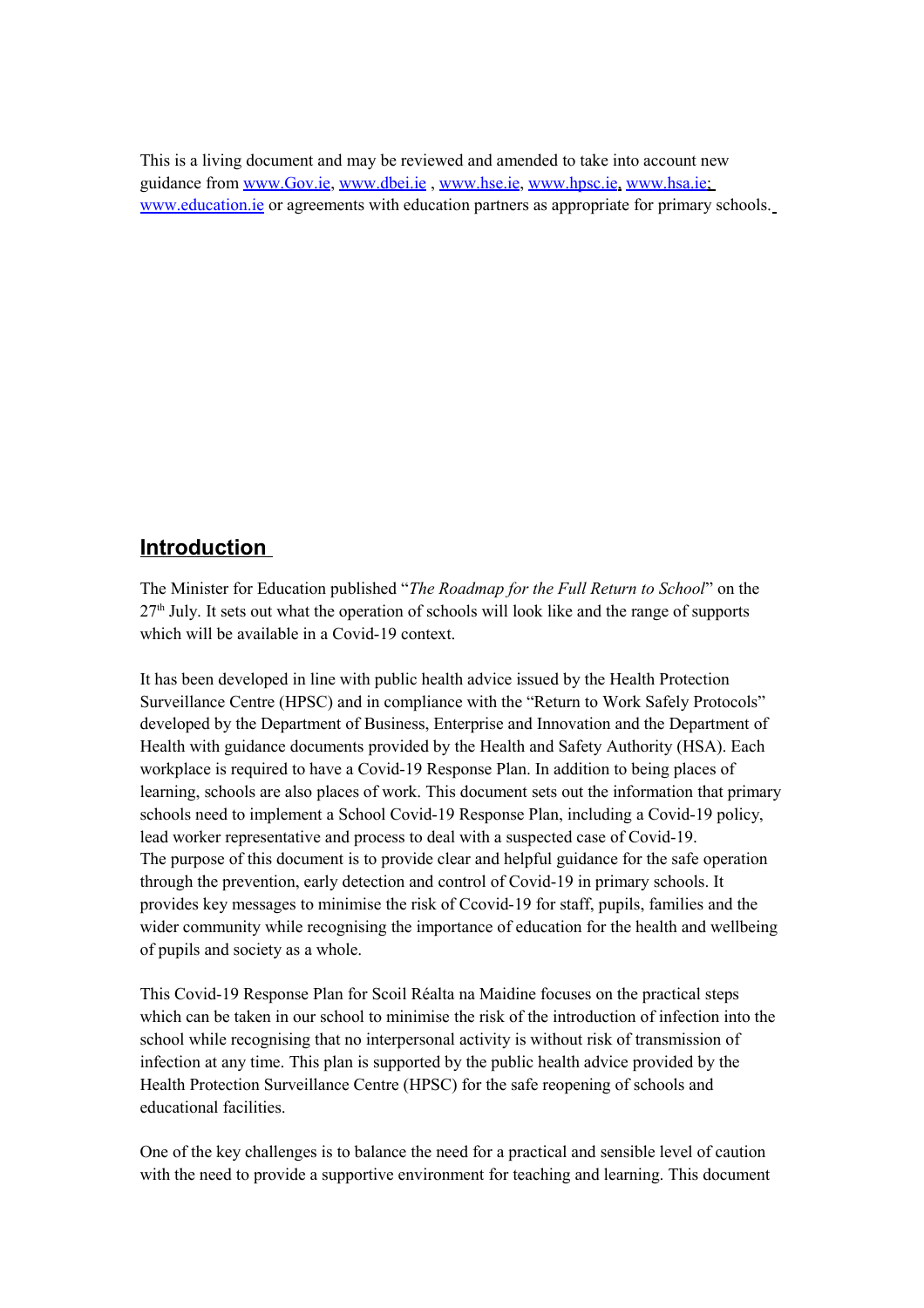identifies the steps our school will take to do everything practical to avoid the introduction of Covid-19 into the school and the steps that will be taken to reduce the likelihood of the spread within the school itself.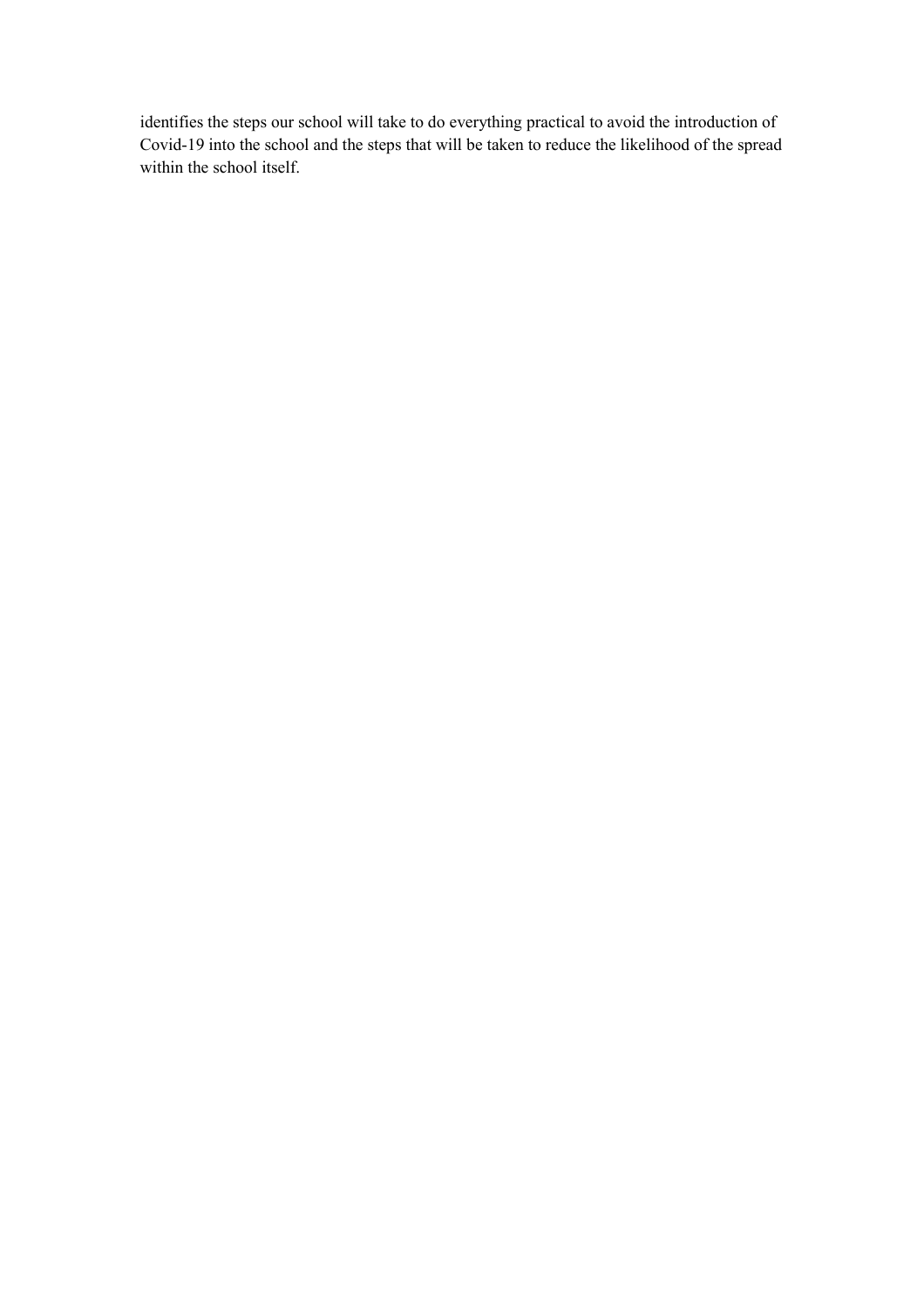# **1) COVID-19 Response Plan**

This Covid-19 Response Plan is designed to support the staff, Return to School Committee and Board of Management (BOM) in putting measures in place that aim to prevent the spread of Covid-19 in the school environment.

The Covid-19 Response Plan details the policies and practices necessary for the school to meet the Government's '*Return to Work Safely Protocol'*, the Department of Education plan for school reopening and to prevent the introduction and spread of Covid-19 in the school environment.

It is important that the resumption of school-based teaching and learning and the reopening of school facilities comply with the public health advice and guidance documents prepared by the Department. Doing so minimises the risk to pupils, staff and others. The response plan supports the sustainable reopening of school where the overriding objective is to protect the health of staff and pupils while promoting the educational and development needs of the pupils in the school. The Covid-19 response plan is a living document and will be updated in line with the public health advice as appropriate for primary schools.

In line with the Return to Work Safely Protocol, the key to a safe and sustainable return to work, and reopening of schools requires strong communication and a shared collaborative approach between the BOM, staff, pupils and parents.

The assistance and cooperation of all staff, pupils, parents, contractors and visitors is critical to the success of the plan.

*Every effort is made to ensure the accuracy of the information provided in this document. However, should errors or omissions be identified, please notify us so that appropriate measures can be taken to rectify same.*

# **2) School COVID-19 Policy**

A Covid-19 policy outlines the commitment of the school to implement the plan and help prevent the spread of the virus. Our policy is signed by the chairperson of the BOM and has been brought to the attention of the staff, pupils, parents and others. The Covid-19 Policy is available on the school website, www.scoilrealta.ie

# **3) Planning and Preparing for Return to School**

The BOM aims to facilitate the resumption of school-based teaching and learning and the return to the workplace of staff. The return to the workplace must be done safely and in strict adherence to the public health advice and any guidance issued by the Department of Education.

Details for the safe reopening of the school facility and the applicable controls are outlined in this document.

As required Scoil Réalta na Maidine has processes in place to include the following: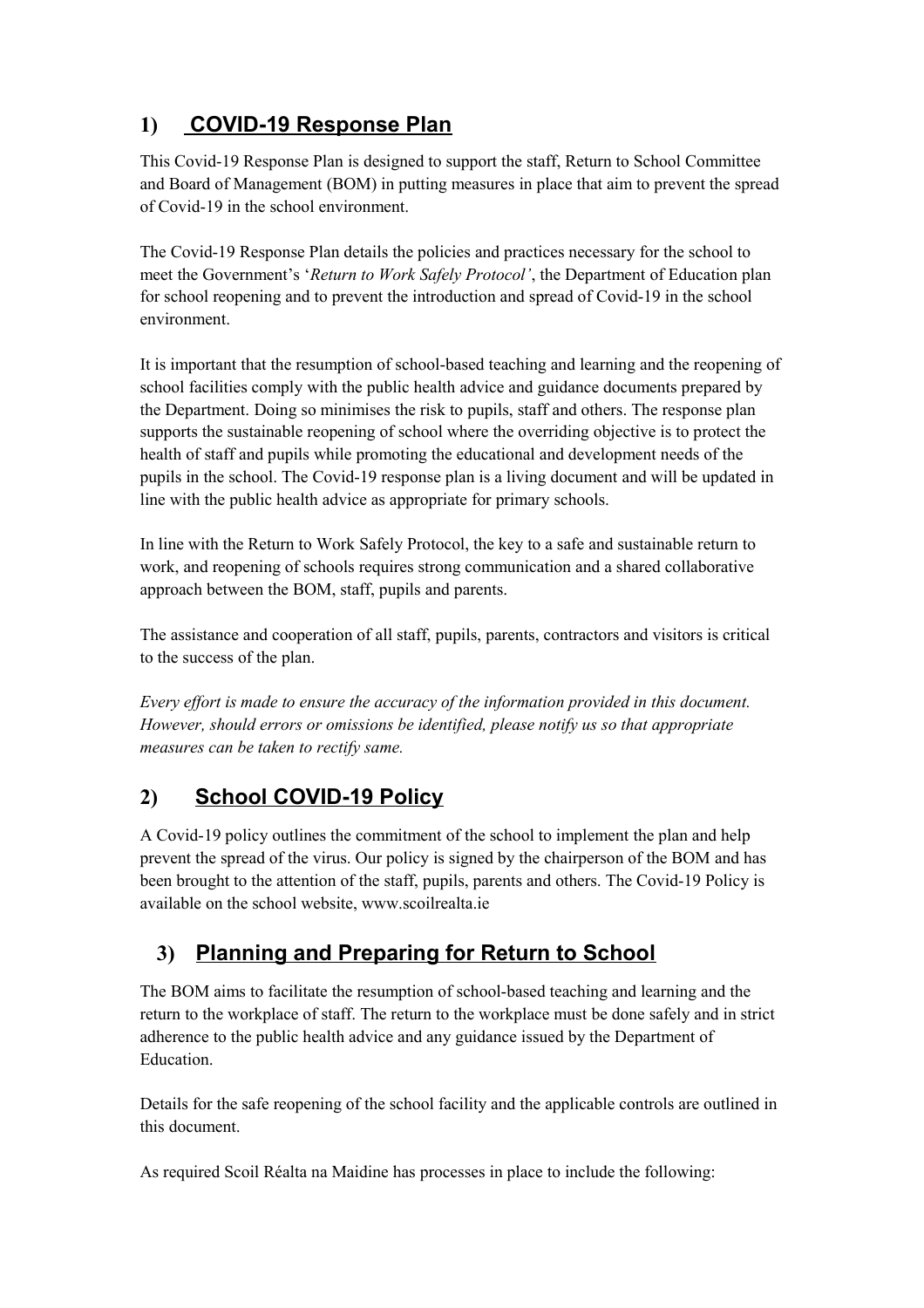- Arrangements to keep up to date with public health advice, changes to any Government plans for the safe reopening of society and Department of Education updates (the principal and secretary monitor DES website for changes to recommendations and guidelines)
- Arrangements to pass on this information in a timely manner to staff, pupils, parents and others as required (by email)
- Ensured that staff have reviewed the training materials provided by the Department of Education
- Provided staff with access to the Return to Work (RTW) form
- Identified a Lead Worker representative
- Displayed posters and other signage to prevent introduction and spread of Covid-19
- Made the necessary changes to the school or classroom layout to support the redesign of classrooms to support physical distancing
- Removed unnecessary clutter to facilitate ongoing cleaning of the school, taking into account the importance of having educational materials to create a stimulating learning environment
- Updated the health and safety risk assessment
- Made necessary arrangements to limit access to the school to necessary visitors and maintain records of contacts to the school
- Reviewed the school building to check the following:
- Does the water system need flushing at outlets following low usage to prevent Legionella disease
- Has school equipment and mechanical ventilation been checked for signs of deterioration or damage before being used again
- Have bin collections and other essential services resumed

# **4.1) Induction Training**

All staff are required to undertake and complete Covid-19 Induction Training prior to returning to the school building. The aim of such training is to ensure that staff have full knowledge and understanding of the following:

- Latest up to-date advice and guidance on public health
- Covid-19 symptoms
- What to do if a staff member or pupil develops symptoms of Covid-19 while at school
- Outline of the Covid-19 response plan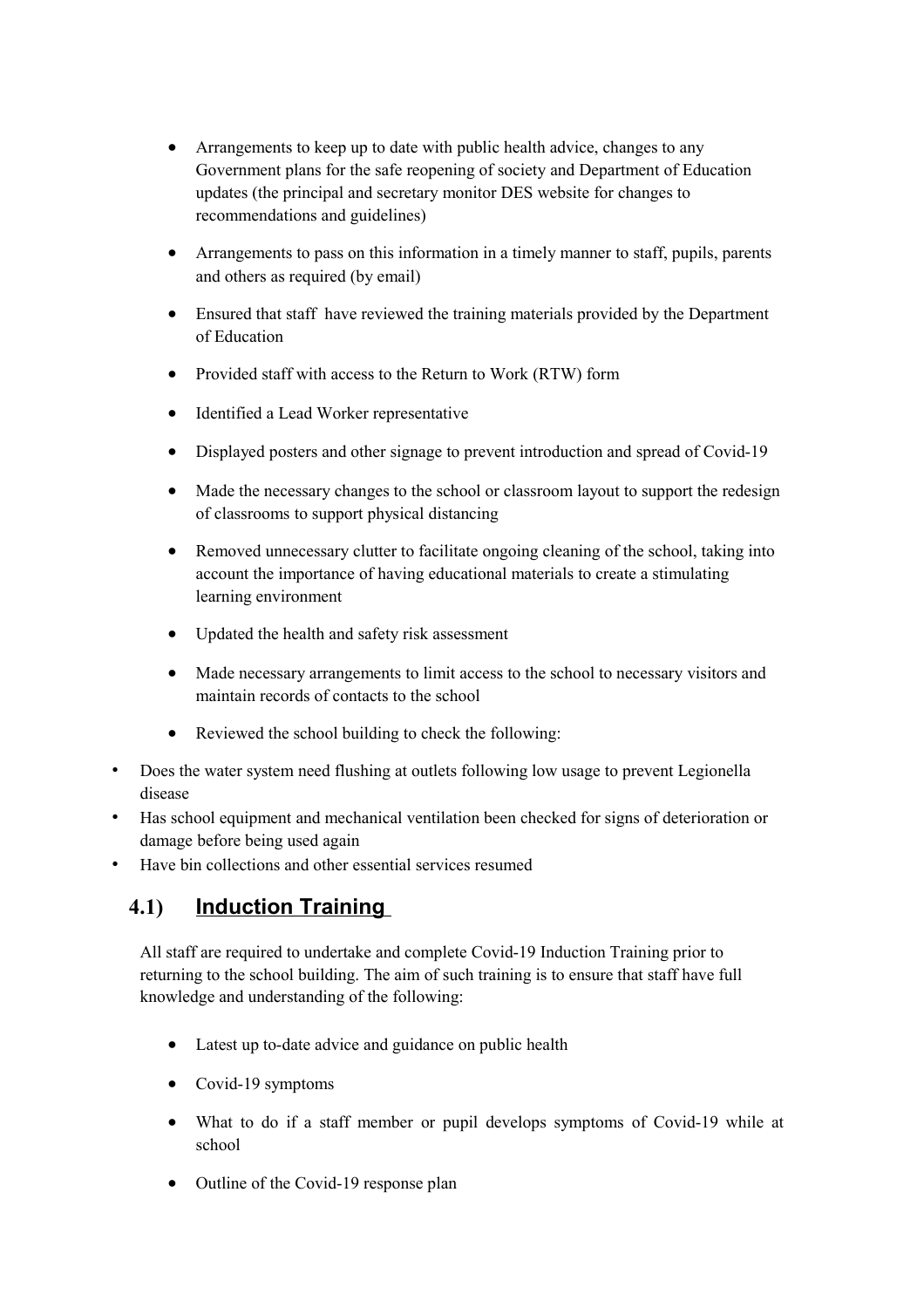Staff will be kept fully informed of the control measures in place in the school and their duties and responsibilities in preventing the spread of Covid-19 and will be updated with any changes to the control measures or guidance available from the public health authorities. If a staff member is unsure about any aspect of the Covid-19 Response Plan, the associated control measures, or his/her duties, he/she should immediately seek guidance from the Principal, who is supported in this role by the BOM.

# **4.2) Procedure for Returning to Work (RTW)**

In order to return to the workplace, staff must complete a **Return to Work (RTW)** form, which is available online or from the principal.

A RTW form must be completed and returned at least **3 days** before returning to work. **Induction Training** is completed by staff prior to returning to work and are made aware of additional health and safety measures in place in the school to facilitate the staff member's return to the school facility.

There are some school staff who may be unable to return to school. Current public health guidelines have identified these people as being in groups who are defined as being at **very high risk.** This will be updated in line with public health advice.

The list of people in very high-risk groups include people who:

- are over 70 years of age even if fit and well
- have had an organ transplant
- are undergoing active chemotherapy for [cancer](https://www2.hse.ie/conditions/coronavirus/cancer-patients.html)
- are having radical radiotherapy for lung cancer
- have cancers of the blood or bone marrow such as leukaemia, lymphoma or myeloma who are at any stage of treatment
- are having immunotherapy or other continuing antibody treatments for cancer
- are having other targeted cancer treatments which can affect the immune system, such as protein kinase inhibitors or PARP inhibitors
- have had bone marrow or stem cell transplants in the last 6 months, or who are still taking immunosuppression drugs
- have severe respiratory conditions including cystic fibrosis, [severe asthma,](https://www2.hse.ie/conditions/coronavirus/asthma.html) pulmonary fibrosis, lung fibrosis, interstitial lung disease and [severe COPD](https://www2.hse.ie/conditions/coronavirus/copd.html)
- have a condition that means they have a very high risk of getting infections (such as SCID, homozygous sickle cell)
- are [taking medicine that makes you much more likely to get infections](https://www2.hse.ie/conditions/coronavirus/weak-immune-system.html) (such as high doses of steroids or immunosuppression therapies)
- have a serious heart condition and are pregnant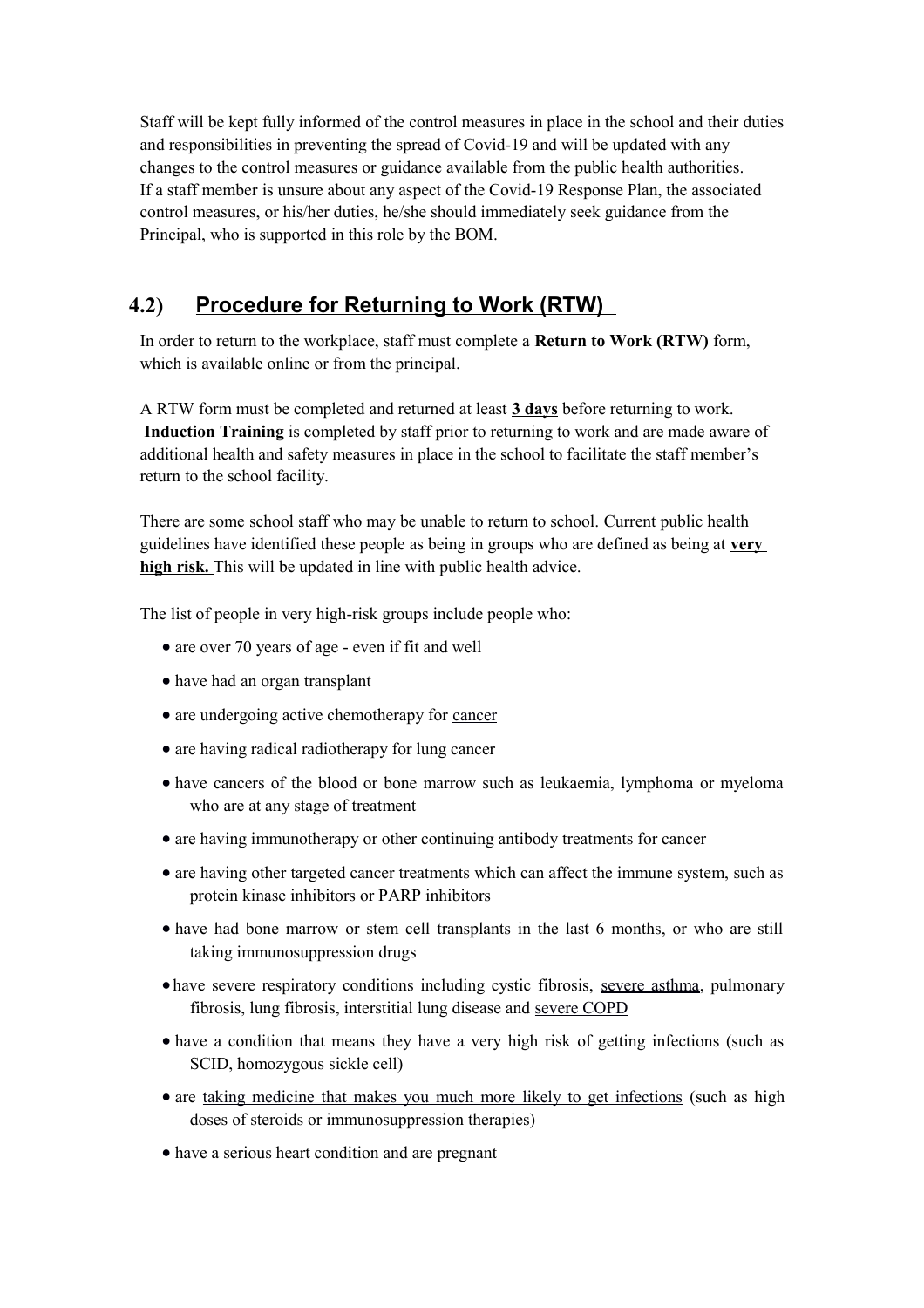The advice for this group is available from the HSE. Details of the arrangements that will apply for these staff, which will be in accordance with those applying for the public service generally, will be updated by the Department of Education following consultation with management bodies and unions, Circular 0049/2020.

# **4.3) Lead Worker Representative**

The Protocol provides for the appointment of a Lead Worker Representative (LWR). The LWR will work in collaboration with the principal and Board of Management to assist in the implementation of measures to prevent the spread of COVID -19 and monitor adherence to those measures and to be involved in communicating the health advice around Covid-19 in the workplace.

This section sets out how the provisions will operate in our school. The process for appointment of the lead worker representative in schools has been agreed centrally between the Department of Education and the education partners. All staff in our school were given the opportunity to volunteer for the role.

Responsibility for the development and implementation of the Covid-19 Response Plan and the associated control measures lies primarily with the Board of Management and school management.

Strong communication and a shared collaborative approach is key to protecting against the spread of Covid-19 in schools, and looking after the health, safety and wellbeing of staff and students. Adherence to the Return to Work Protocol will only be achieved if everyone has a shared responsibility in implementing the measures contained within the Protocol in their place of work.

If a staff member has any concerns or observations in relation to the Covid-19 Response Plan, control measures or the adherence to such measures by staff, pupils or others he/she should contact the lead worker who will engage with the principal/BOM.

### **Role of the Lead Worker Representative**

In summary, the role of the LWR is to:

- Represent all staff in the workplace regardless of role, and be aware of specific issues that may arise in respect of different staff cohorts
- Work collaboratively with school management to ensure, so far as is reasonably practicable, the safety, health and welfare of employees in relation to Covid-19
- Keep up to date with the latest Covid-19 public health advice
- In conjunction with school management, promote good hygiene practices such as washing hands regularly and maintaining good respiratory etiquette along with maintaining social distancing in accordance with public health advice
- Assist school management with the implementation of measures to suppress Covid-19 in the workplace in line with the Return to Work Safely Protocol and current public health advice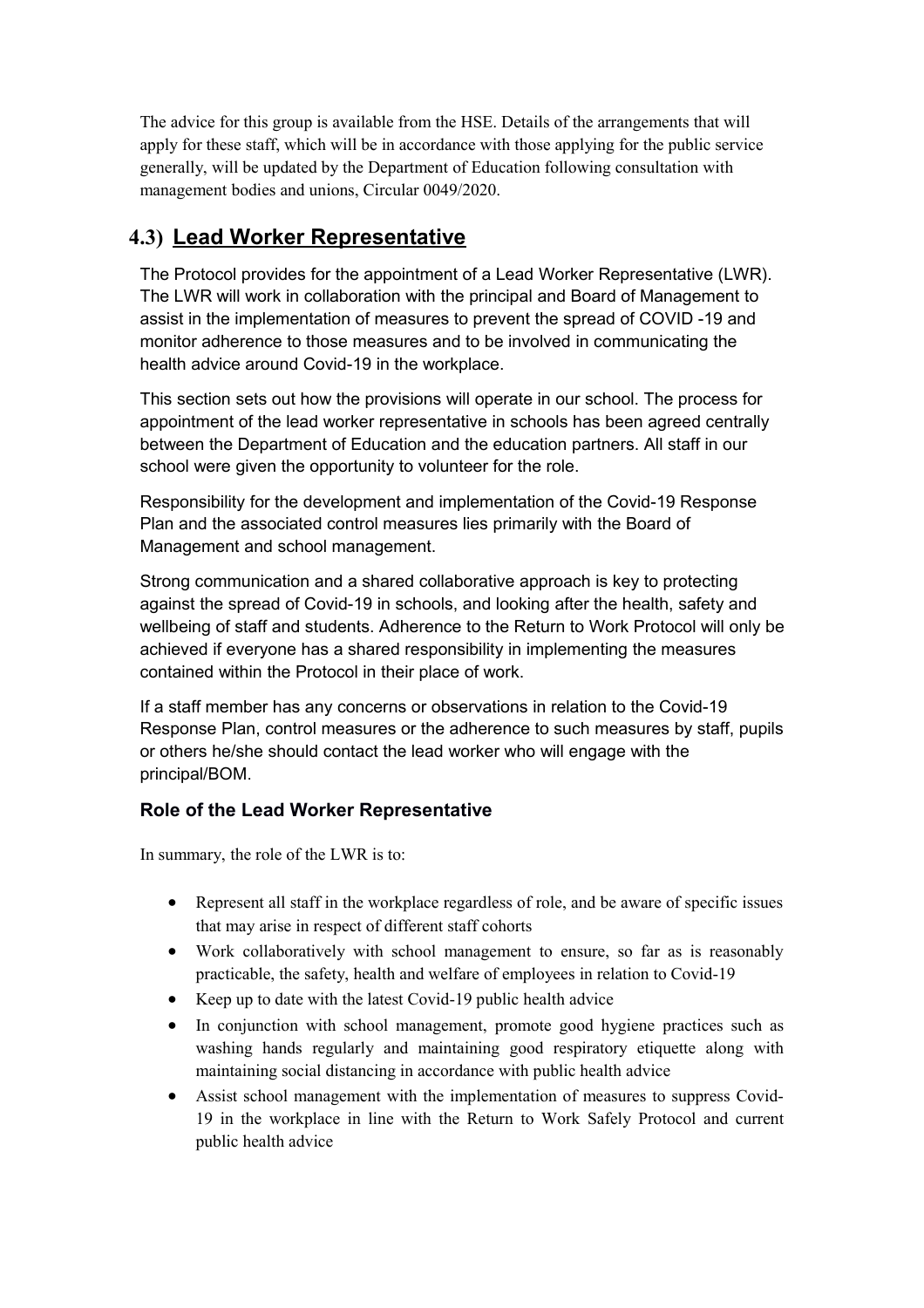- In conjunction with school management, monitor adherence to measures put in place to prevent the spread of Covid-19
- Conduct regular reviews of safety measures
- Report any issues of concern immediately to school management and keep records of such issues and actions taken to rectify them
- Consult with the school management on the school's Covid-19 Response Plan in the event of someone developing Covid-19 while in school including the location of an isolation area and a safe route to that area
- Following any incident, assess with the school management any follow up action that is required
- Consult with colleagues on matters relating to Covid-19 in the workplace
- Make representations to school management on behalf of their colleagues on matters relating to Covid-19 in the workplace

The school has one Lead Worker Representative and one Deputy Lead Worker Representative. The role of the Deputy LWR will be to deputise as LWR where the LWR is absent.

| Name(s) of lead worker representative: | <b>Contact details:</b> |
|----------------------------------------|-------------------------|
| Siobhán Mahony                         | 0876229900              |
| Joan Byrne (Deputy)                    | 0879691311              |

All staff, pupils, parents, contractors and visitors have a responsibility both as individuals and collectively to have due regard for their own health and safety and that of others and to assist with the implementation of the Covid-19 Response Plan and associated control measures.

# **4.4) Signage**

Signage outlining the signs and symptoms of Covid-19 and to support good hand and respiratory hygiene is displayed throughout the school. The Department has provide printed posters to the school, with age appropriate key health messages – hand washing, sneeze and cough etiquette, etc.

# **4.5) Making Changes to School Layout**

Maintaining physical distancing in the school environment is recommended as one of the key control measures to minimize the risk of the introduction and spread of Covid-19. It was necessary for us to reconfigure classes and classrooms in order to support physical distancing in line with the guidance in advance of school reopening. We now have 8 mainstream classrooms and have placed  $3<sup>rd</sup>$  to 6<sup>th</sup> classes in the larger classrooms. Junior Infants to 2<sup>nd</sup> classes are not bound to 1m distancing at present. Our 2 special classrooms have adequate space for individual work stations.

# **4.6) Health and Safety Risk Assessment**

Covid-19 represents a hazard in the context of health and safety in the school environment.*.*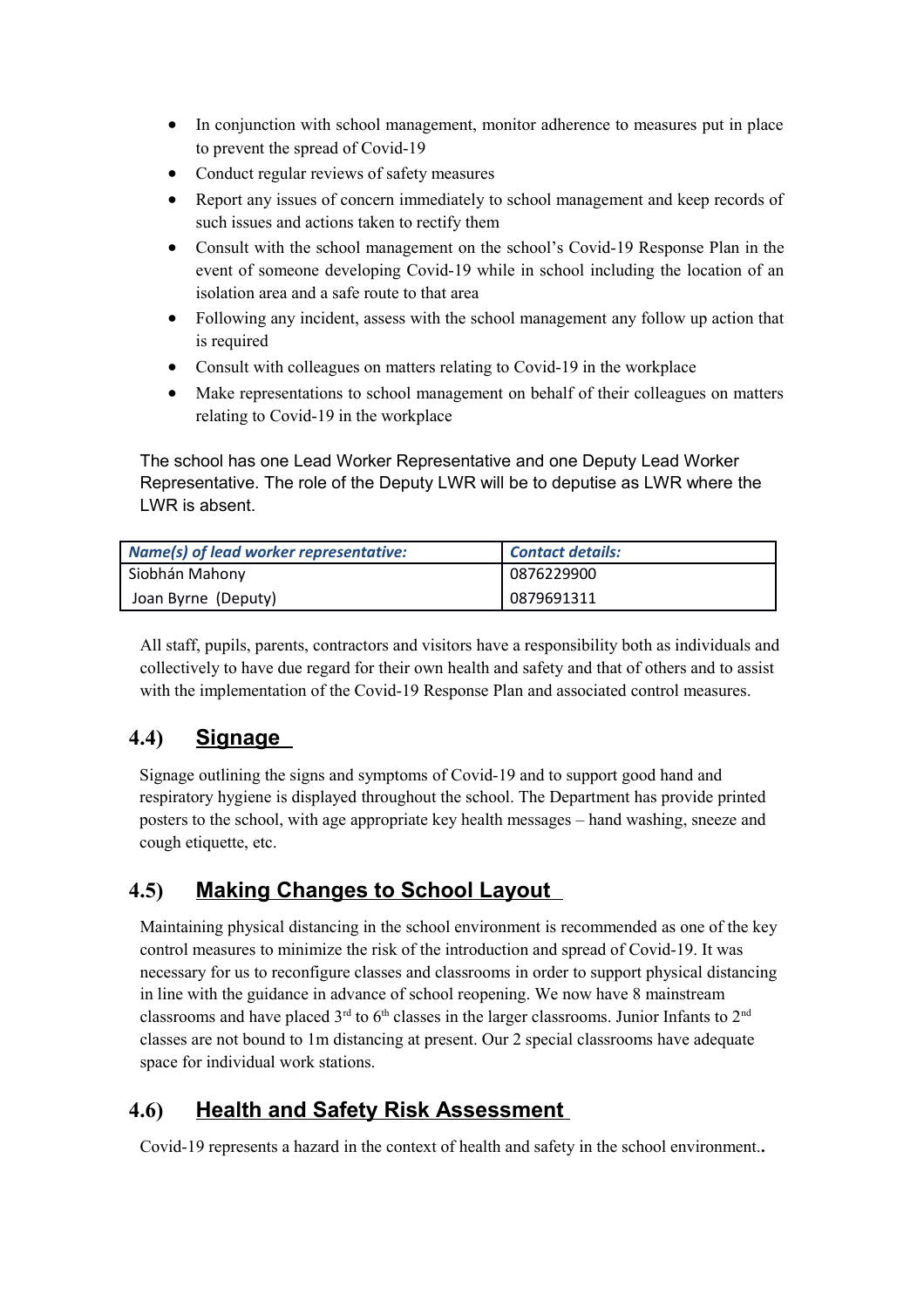Absolute Safety Matters conducted a Risk Assessment and all recommendations have been implemented.

The school Safety Statement has been updated to include Covid-19 procedures.

All changes to the school's current risk assessments have been documented and incorporated into the school Safety Statement.

### **First Aid/Emergency Procedure**

The standard First Aid/emergency procedure shall continue to apply in the school. In an emergency or in case of a serious incident, staff will call for an ambulance or the fire brigade on 112/999 giving details of location (V31R297) and type of medical incident.

# **4.7) Access to School and Contact Log**

Access to the school building will be in line with agreed school procedures. Arrangements for necessary visitors such as contractors and parents with be restricted to essential purposes and limited to those who have obtained prior approval from the principal. The Department of Education Inspectorate may also need to visit the school to support us as appropriate in the implementation of public health advice relating to creating a safe learning and working environment for all.

The prompt identification and isolation of potentially infectious individuals is a crucial step in restricting the spread of the virus and protecting the health and safety of the individuals themselves and other staff, contractors and visitors at the school. A detailed sign in/sign out log of those entering the school facilities will be maintained. The school will maintain a log of staff and pupil contacts.

All school records and data will be maintained and processed in compliance with the GDPR and the Data Protection Acts.

# **4) Control Measures - To prevent Introduction and Spread of COVID-19 in Schools**

One of the key messages to manage the risks of Covid-19 is to do everything practical to avoid the introduction of Covid-19 into the school. If infection is not introduced it cannot be spread. The risk of spreading the infection once introduced exists in all interpersonal interactions; student-student, teacher-teacher and teacher-student and must be managed in all settings.

A range of essential control measures have been implemented to reduce the risk of the spread of Covid-19 virus and to protect the safety, health and welfare of staff, pupils, parents and visitors as far as possible within the school. The control measures shall continue to be reviewed and updated as required on an ongoing basis.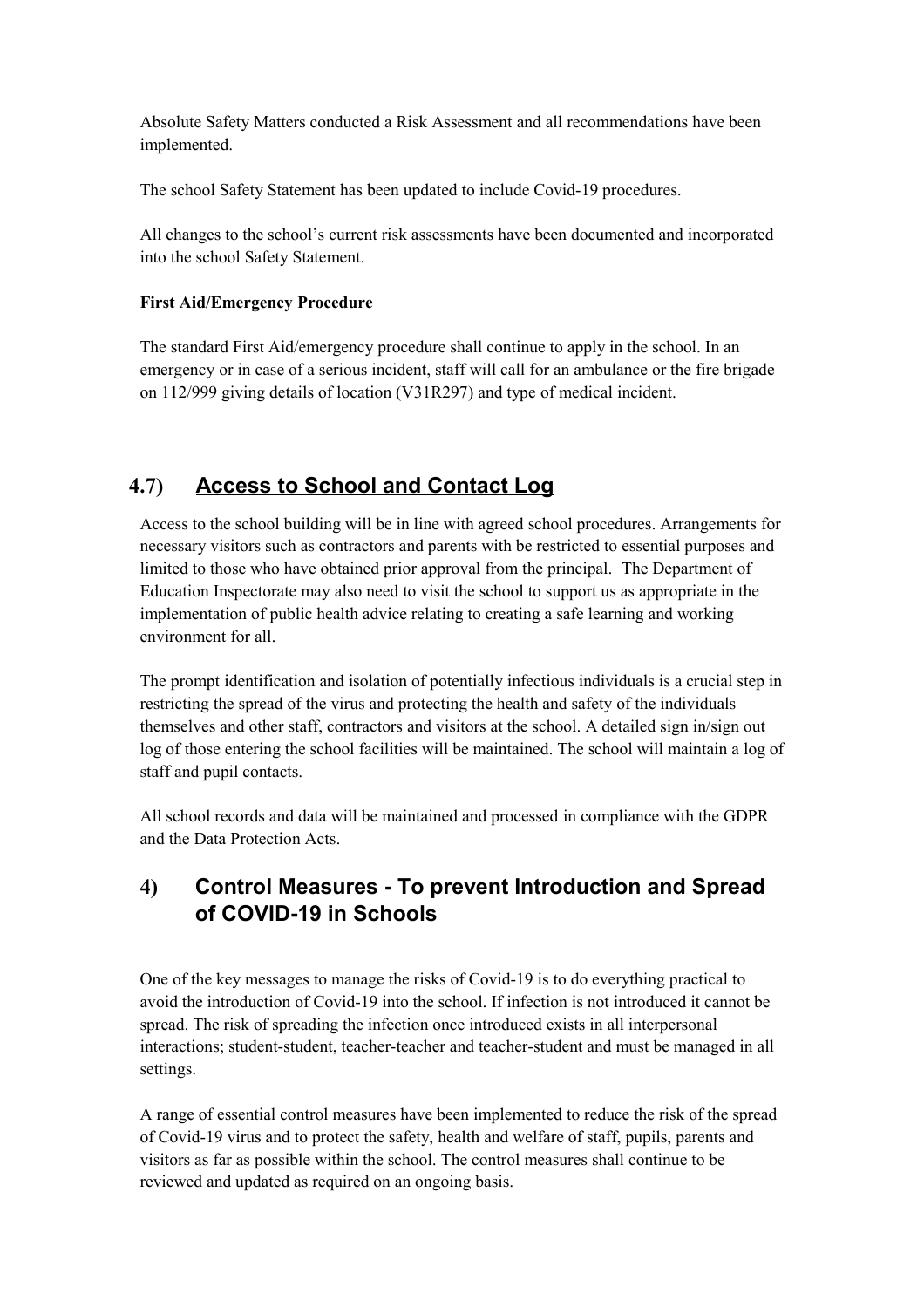It is critical that staff, pupils, parents and visitors are aware of, and adhere to, the control measures outlined and that they fully cooperate with all health and safety requirements. *Staff should note that they have a legal obligation under Section 13 of the Safety, Health and Welfare at Work Act 2005 to comply with health and safety requirements and to take reasonable care for the health and safety of themselves, their colleagues and other parties within the workplace.* 

### *We aim to minimise the risk of introduction of COVID-19 into our school:*

Promote awareness of Covid-19 symptoms;

- Advise staff and pupils that have symptoms not to attend school, to phone their doctor and to follow HSE guidance on self-isolation;
- Advise staff and pupils not to attend school if they have been identified by the HSE as a contact for person with Covid-19 and to follow the HSE advice on restriction of movement;
- Advise staff and pupils that develop symptoms at school to bring this to the attention of the Principal promptly;
- Ensure that staff and pupils know the protocol for managing a suspected case of Covid-19 in school*;*
- Everyone entering the school building needs to perform hand hygiene with a hand sanitiser;
- Visitors to the school during the day should be by prior arrangement;
- Physical distancing (of 2m) should be maintained between staff and visitors where possible.

## 5.1) **Know the Symptoms of COVID-19**

In order to prevent the spread of Covid-19 it is important to know and recognise the symptoms. They are:

- $\checkmark$  High temperature
- $\checkmark$  Cough
- $\checkmark$  Shortness of breath or breathing difficulties
- $\checkmark$  Loss of smell, of taste or distortion of taste

## 5.2) **Respiratory Hygiene**

Make sure you, and the people around you, follow good respiratory hygiene. This means covering your mouth and nose with a tissue or your bent elbow when you cough or sneeze. Then dispose of the used tissue immediately and safely into a nearby bin. By following good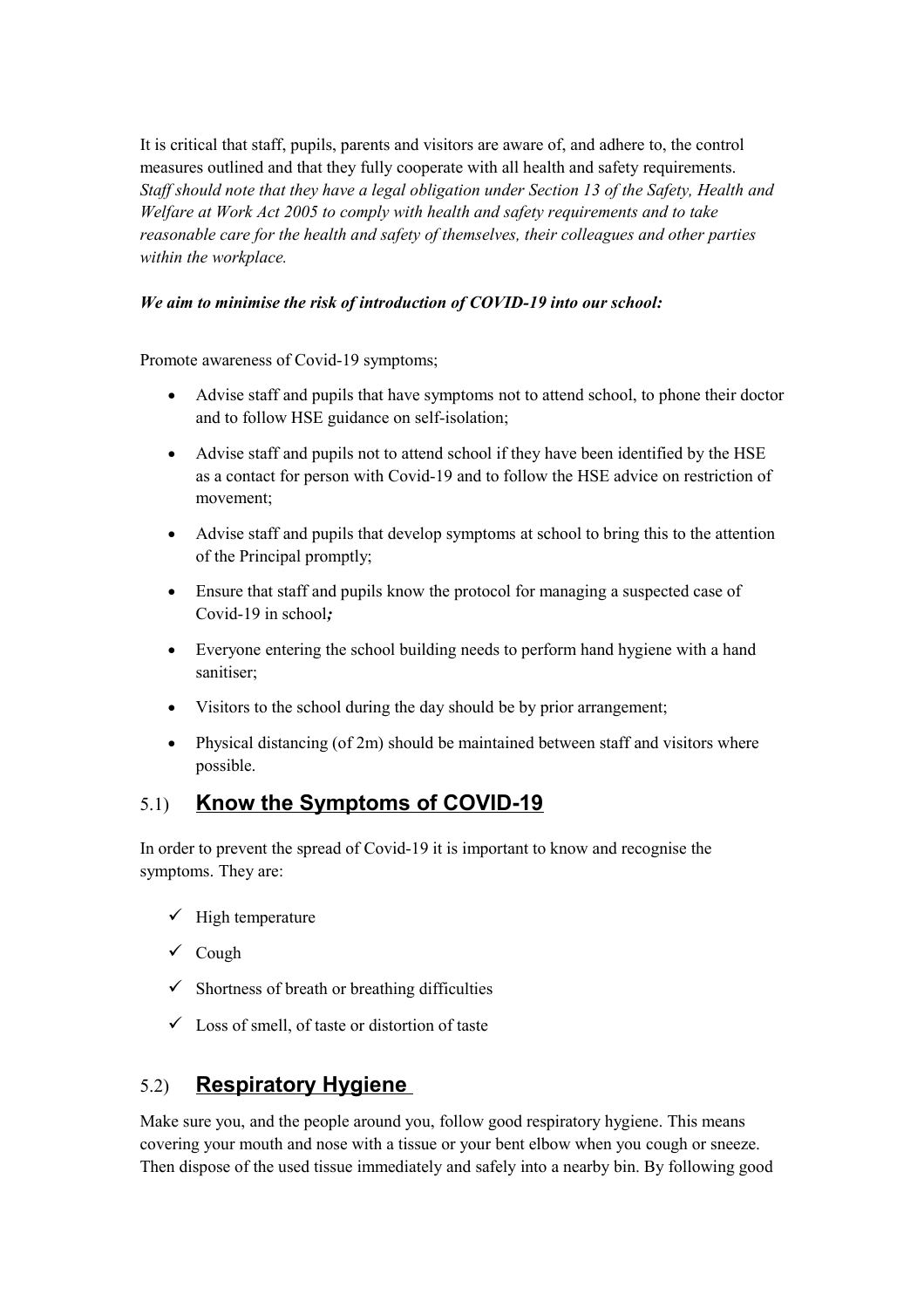respiratory hygiene, you protect the people around you from viruses such as cold, flu and Covid-19.

# 5.3) **Hand Hygiene**

Staff and pupils should understand why hand hygiene is important as well as when and how to wash their hands.

Our school promotes good hygiene and has displayed posters throughout the school on how to wash your hands. We follow the HSE guidelines on handwashing:

Hand hygiene can be achieved by hand washing or use of a hand sanitiser (when hands look clean).

Use of hand hygiene facilities including wash hand basins is managed by staff so as to avoid congregation of people waiting to use wash hand basins and hand sanitisers.

There is a requirement for access to hand washing facilities after activities that are likely to soil hands, for example playing outside or certain sporting activities as hand sanitiser does not work on dirty hands.

Hand sanitiser dispensers are fixed at exit and entry points of the school. All classrooms have hand sanitiser dispensers placed in clearly visible locations.

Warm water is available in all bathrooms to facilitate correct hand washing procedures.

Wash hand basins, warm running water, liquid soap and hand drying facilities are provided in all toilets and in the staffroom.

Hand washing facilities will be maintained in good condition and supplies of soap and paper towels should be topped up regularly to encourage everyone to use them.

Hot air dryers have been replaced by paper towels.

Posters displaying hand washing techniques and promoting hand washing have been placed on walls adjacent to washing facilities.

Hand sanitiser is suitable for use for hand hygiene when hands are not visibly soiled (look clean).

### **Frequency of Hand Hygiene**

Pupils and staff should perform hand hygiene:

- On arrival at school
- Before eating or drinking
- After using the toilet
- After playing outdoors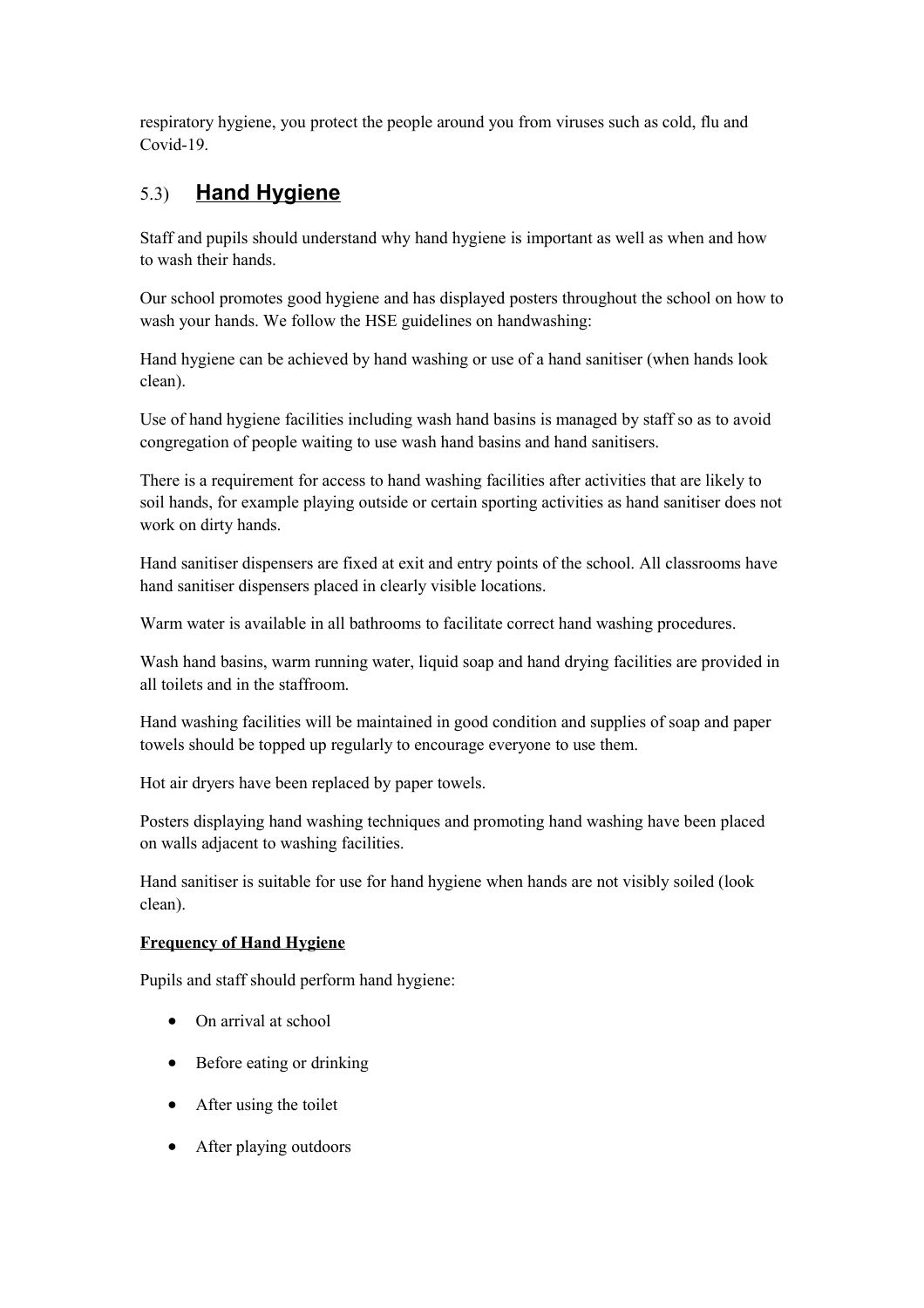- When their hands are physically dirty
- When they cough or sneeze

# 5.4) **Physical Distancing**

Physical distancing will be applied in our school setting allowing for some flexibility when needed. It must be applied in a practical way to recognise that the learning environment cannot be dominated by a potentially counterproductive focus on this issue. Physical distancing will look different across the various ages and stages of learning. Care will be taken to avoid generating tension or potential conflict and some flexibility in the implementation of measures may be required at times.

It is also recognised that it is not always possible for staff to maintain physical distance from pupils and it is not appropriate that they would always be expected to do so where this could have a detrimental impact on the pupil i.e. if a child sustains an injury and requires first aid.

**However, where possible staff should maintain a minimum of 1m distance and if possible 2m. They should also take measures to avoid close contact at face to face level as far as possible. Staff are required to wear a medical grade mask (EN16483) at all times when in the school building.**

Physical distancing falls into two categories:

- Increasing separation
- Decreasing interaction

### *Increasing separation*

To maintain physical distancing in the classroom, we have:

- 1. Reconfigured class spaces to maximise physical distancing
- 2. Utilised and reconfigured all available space in the school in order to maximise physical distancing
- 3. Removed all unnecessary furniture and clutter
- 4. Kept teacher's desks at least 1m away from pupil desks

#### *Decreasing interaction*

In primary schools a distance of 1m is recommended between desks or between individual pupils. It is recognised that younger children are unlikely to maintain physical distancing indoors. Therefore, achieving this recommendation in the first four years of primary schools is not a pre-requisite but nonetheless we make every effort to maintain distance as far as is practical and possible.

Where possible work stations are allocated consistently to the same staff and children rather than having spaces which are shared.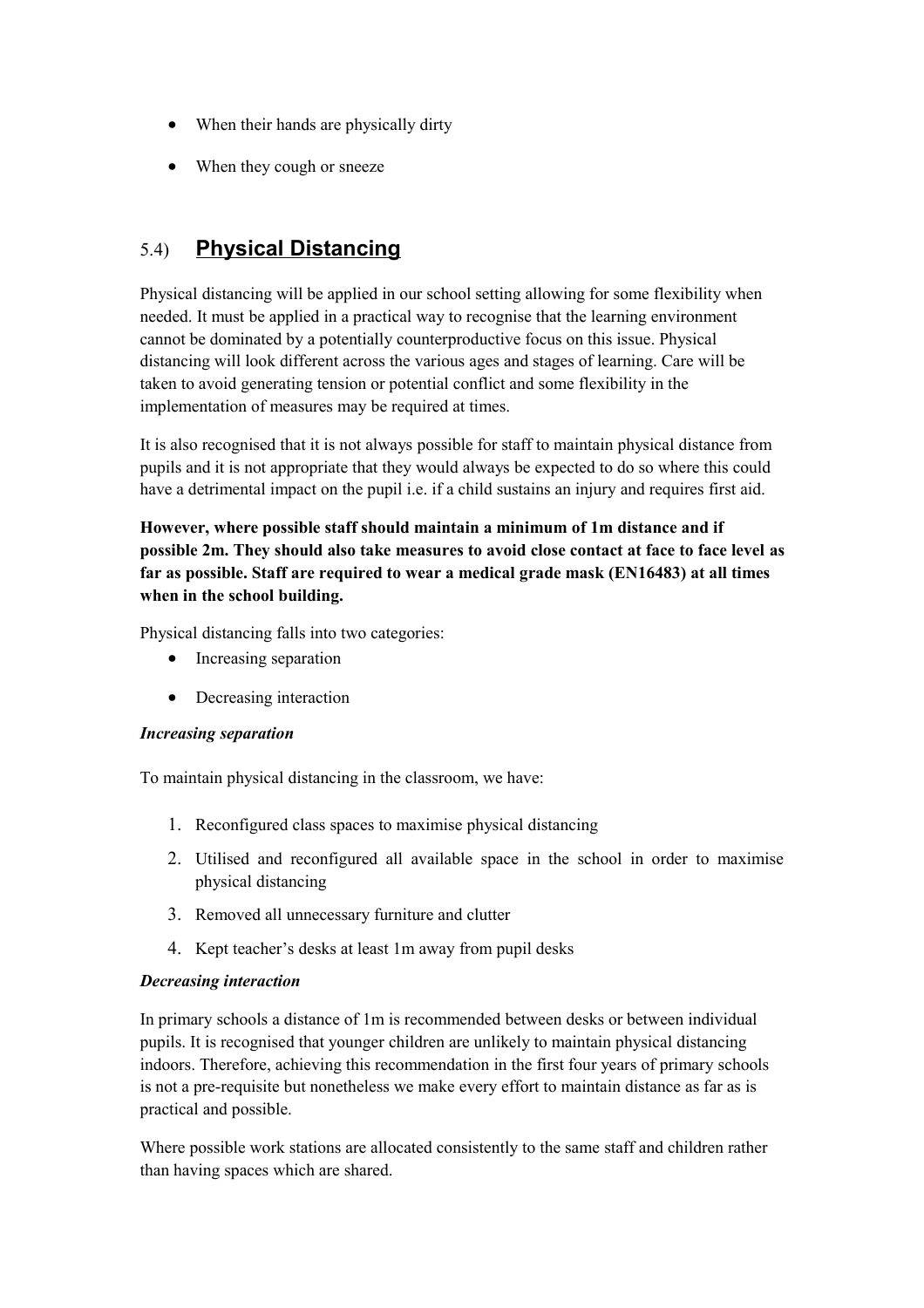As the risk of infection may be reduced by structuring pupils and their teachers into Class Bubbles (i.e. a class grouping which stays apart from other classes as much as possible) and discrete groups or "Pods" within those class bubbles, we have structured movement within the school to minimise contact between classes to the extent that this is practical.

Where a class is divided into Pods, there should be at least 1m distance between individual Pods within the Class Bubble and between individuals in the pod, whenever possible.

Generally speaking the objective is to limit contact and sharing of common facilities between people in different Class Bubbles (and Pods within those Class Bubbles) as much as possible, rather than to avoid all contact between Pods, as the latter will not always be possible.

The aim of the system within the school is that class grouping mix only with their own class from arrival at school in the morning until departure at the end of the school day. The Pods within those Class Bubbles is an additional measure, to limit the extent of close contact within the Class Bubble.

Pod sizes will be kept as small as is likely to be reasonably practical in the specific classroom context.

To the greatest extent possible, pupils and teaching staff will consistently be in the same Class Bubbles although this will not be possible at all times. Breaks will be staggered.

Sharing educational material between Pods should be avoided/minimised where possible.

Staff members who move from class bubble to class bubble will be limited as much as possible.

#### *Additional measures to decrease interaction include:*

Limit interaction on arrival and departure and in hallways and other shared areas.

Social physical contact (hand to hand greetings, hugs) is discouraged. Alternative noncontact greetings are taught across all class levels.

Where pupils need to move about within the classroom to perform activities (access to a shared resource) it is organized to the greatest degree possible to minimize congregation at the shared resource.

Staff and pupils avoid sharing of personal items.

Encourage pupils to avoid behaviours that involve hand to mouth contact (putting pens/pencils in the mouth).

Where teaching and learning involves use of keyboards or tablets, the contact surface of the device should be cleaned before and after use and hand hygiene encouraged.

#### **Physical Distancing outside of the classroom and within the school**

#### *School drop off/collection*

Arrangements for dropping off/collecting pupils have been arranged to encourage physical distancing.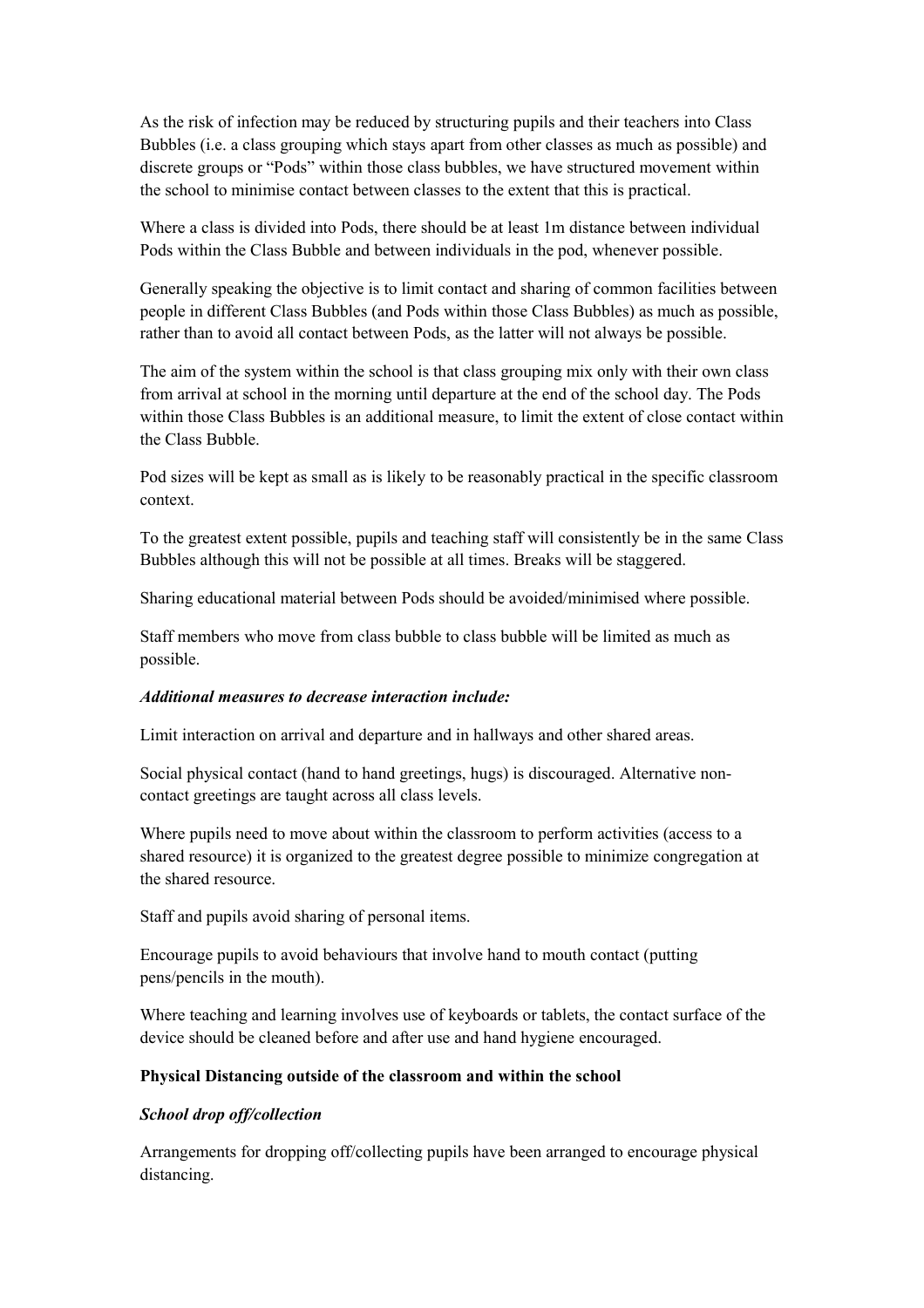Walking to school is encouraged.

Arrangements have been made to maintain a physical distance between parents/guardians / school staff.

Parents have been asked to avoid congregating at the school gates where physical distancing may not be respected.

Staggered drop off/pick up times are not practical and feasible. We have 5 entrance doors to the school - they will all be used to reduce congestion.

When boys arrive at school they will go immediately to the area in the playground designated for their Class Bubble. On wet days they go directly to their classroom. Supervision is provided from 9am and parents are aware that arrival before this time is unsafe.

#### *Staff*

A distance of 2m is recommended for physical distancing by staff. This is particularly relevant to distancing between adults when they are not engaged in teaching such as the staff room and arriving to work.

If 2m cannot be maintained in staff groups (e.g.when tending to an injury), as much distance as is possible and guidance on face covering should be observed.

Physical distancing will be observed between staff members within the staff room through the use of staggered breaks, etc.

Staff meetings will be held remotely for the present. We will use Google Meet.

Implement no hand shaking policy.

Minimise gathering of school staff at the beginning or end of the school day.

Staff can rotate between areas/classes but this will be minimized where possible.

#### *Staff Room*

Staff room use is staggered to ensure physical distancing.

#### *Corridors*

Briefly passing someone in a hall is very unlikely to contribute significantly to the spread of infection if people do not have physical contact and avoid informal group discussions.

All pupils and staff walk on the left to avoid any unnecessary physical contact

#### *Yard/Supervision*

The risk of transmission from contact with outside surfaces or play areas is low.

Play time/outdoor activities are timetabled to minimise crowding at the entrance and exits.

It is not possible to maintain physical distancing when pupils in primary schools play together outdoors, but in so far as practical, boys will be encouraged to keep to consistent groups.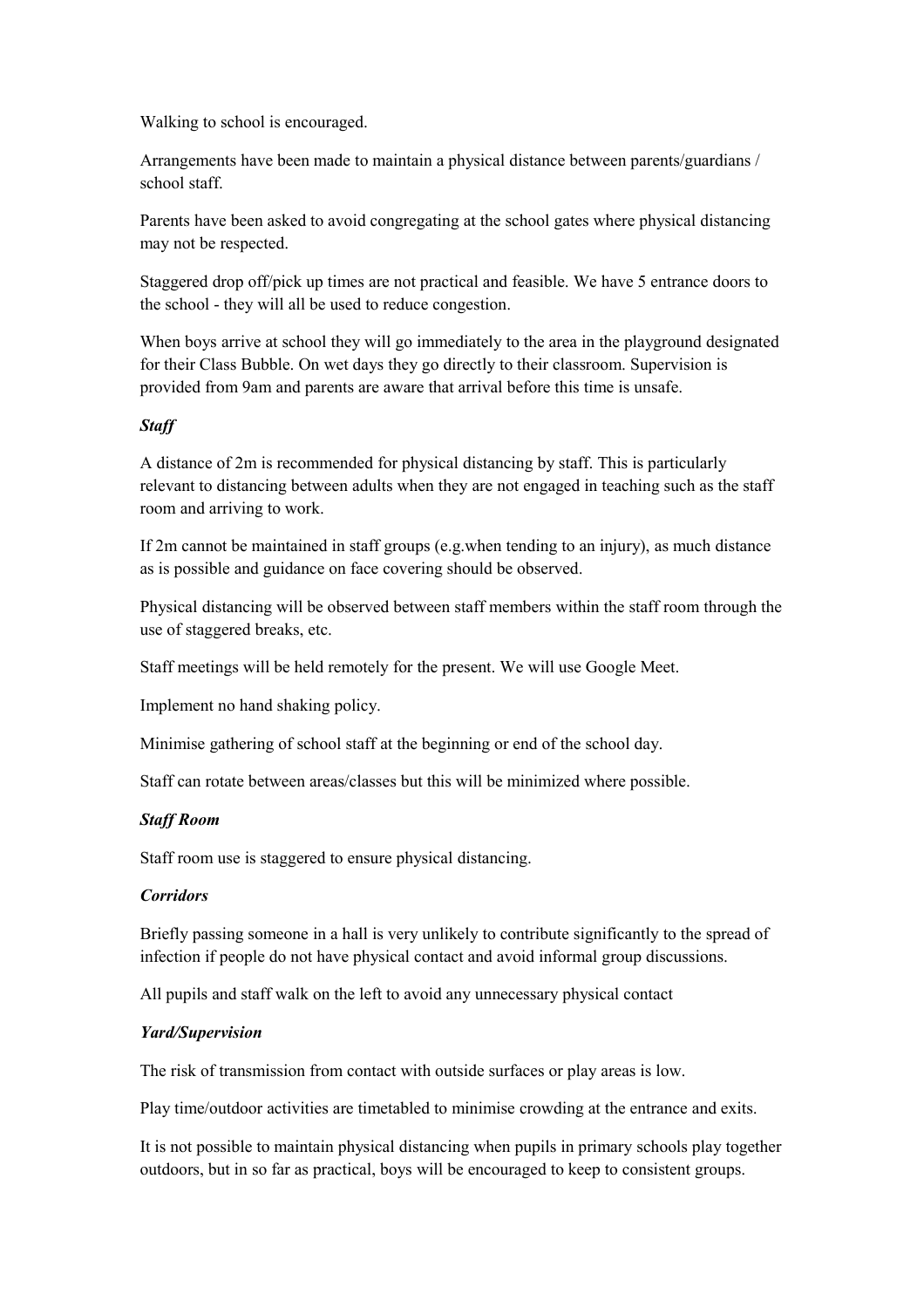Break and lunch times are staggered to reduce numbers in each playground.

Boys will be encouraged to perform hand hygiene before and after outdoor activities.

### 5.5) **Use of PPE**

PPE will not be required to be worn within the school according to current occupational and public health guidance. However, for a limited number of staff, PPE will need to be used occasionally or constantly due to the nature of certain work activities or work areas. This might include roles such as:

- Assisting with intimate care needs
- Where a suspected case of Covid-19 is identified while the school is in operation
- Where staff are particularly vulnerable to infection but are not on the list of those categorised as people in very high-risk groups, or may be living with those who are in the very high risk category.

Appropriate PPE will be available for dealing with suspected Covid-19 cases, intimate care needs and for first aid. Where staff provide healthcare to children with medical needs in the school environment they should apply standard precautions as per usual practice.

### **Masks**

Cloth face coverings are not suitable for children under the age of 13 and anyone who:

- Has trouble breathing
- Is unconscious or incapacitated
- Is unable to remove it without help
- Has special needs and who may feel upset or very uncomfortable wearing the face covering

For staff, medical grade masks (EN16483) are to be worn at all times when in the school building.

The use of a visor as an alternative is not considered adequate.

### **Gloves**

The use of disposable gloves in the school by pupils or staff is not generally appropriate but may be necessary for intimate care settings. Routine use does not protect the wearer and may expose others to risk from contaminated gloves.

Routine use of disposable gloves is not a substitute for hand hygiene.

# **5) Impact of COVID-19 on certain school activities**

*Choir/Music Performance*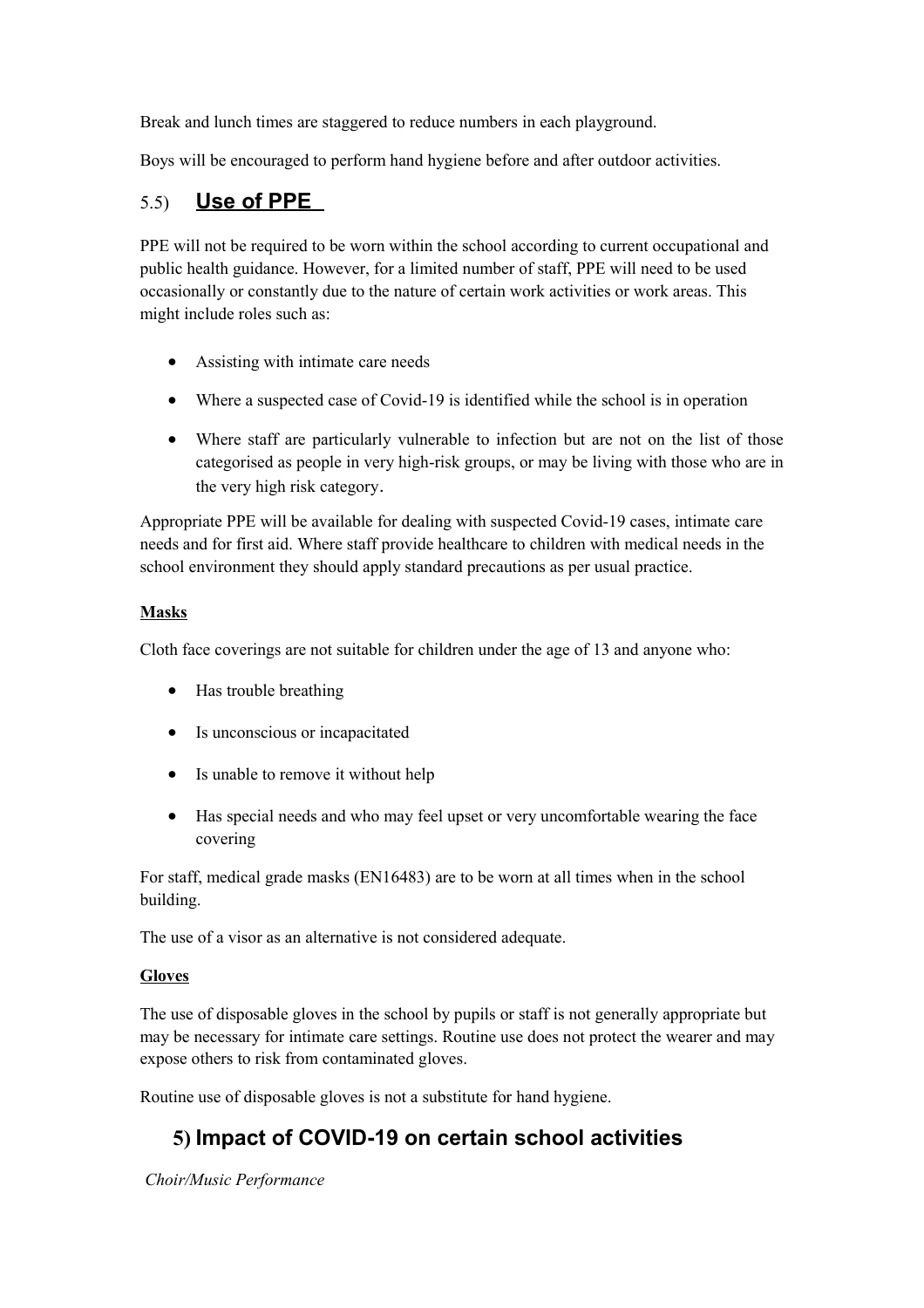Choir practices/performances and music practices/performances involving wind instruments may pose a higher level of risk and therefore special consideration will be given to how they are held ensuring that the room is well-ventilated and the distance between performers is maintained.

### *Sport Activities*

Our school will refer to the HPSC guidance on Return to Sport. As advice may change we will review frequently to ensure that we are following all recommendations.

### *External Coaches/tutors*

External coaches and tutors will not be employed for indoor activities.

### *Use of School by External Groups*

The use of the school premises by external groups is prohibited at present.

### Toys

All toys will be cleaned on a regular basis. This will remove dust and dirt that can harbour germs.

Toys that are visibly dirty or contaminated with blood or bodily fluids will be taken out of use immediately for cleaning or disposal.

When purchasing toys we will choose ones that are easy to clean and disinfect (when necessary).

If cloth or soft toys are used they must be machine washable.

Jigsaws, puzzles and toys that young pupils and those with special educational needs may be inclined to put into their mouths must be capable of being washed and disinfected.

All play equipment will be checked for signs of damage for example breaks or cracks. If they cannot be repaired or cleaned they will be discarded.

Clean toys and equipment will be stored in a clean container or clean cupboard. The manufacturer's instructions should always be followed.

At this time soft modelling materials and play dough, where used, should be for individual use only.

### Cleaning Procedure for Toys

- Wash the toy in warm soapy water, using a brush to get into crevices
- Rinse the toy in clean water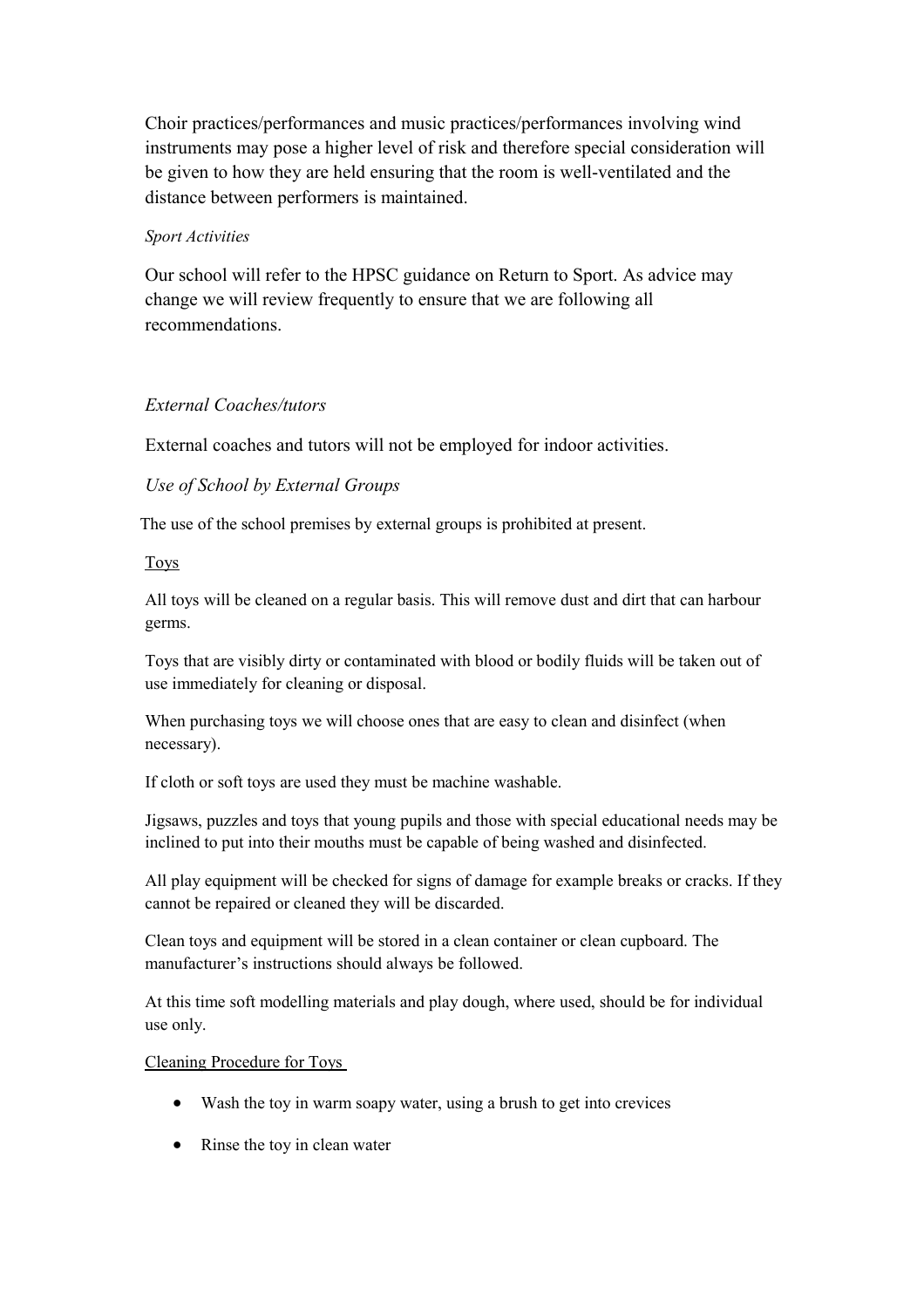- Thoroughly dry the toy
- Some hard-plastic toys may be suitable for cleaning in the dishwasher
- Toys that cannot be immersed in water that is electronic or wind up should be wiped with a damp cloth and dried
- In some situations toys/equipment may need to be disinfected following cleaning for example: toys/equipment that pupils place in their mouths and toys/equipment that have been soiled with blood or body fluids or toys where a case of Covid-19 has been identified
- If disinfection is required: A chlorine releasing disinfectant should be used diluted to a concentration of 1,000ppm available chlorine. The item should be rinsed and dried thoroughly

### Art

Where possible, pupils should be encouraged to have their own individual art and equipment supplies.

#### Electronics

Shared electronic devices such as tablets, touch screens, keyboards will be cleaned pre and post use.

### Musical Equipment/Instruments

To the greatest extent possible, instruments should not be shared between pupils and if sharing is required, the instruments should be cleaned between uses.

### Library Policy

Where practical, pupils should have their own books. Library books will be distributed to boys on Mondays, collected on Thursdays for re distribution the following Monday. Pupils will be encouraged to perform hand hygiene after using any shared item.

### Shared Sports Equipment

We minimise equipment sharing and clean shared equipment between uses by different people.

# **6) Hygiene and Cleaning in Schools**

The Department of Education has provided additional funding to support the enhanced cleaning required to minimise the risks of Covid-19.

The specific advice in relation to school cleaning is set out in the HPSC advice and is covered in the induction training. This advice sets out the cleaning regime required to support schools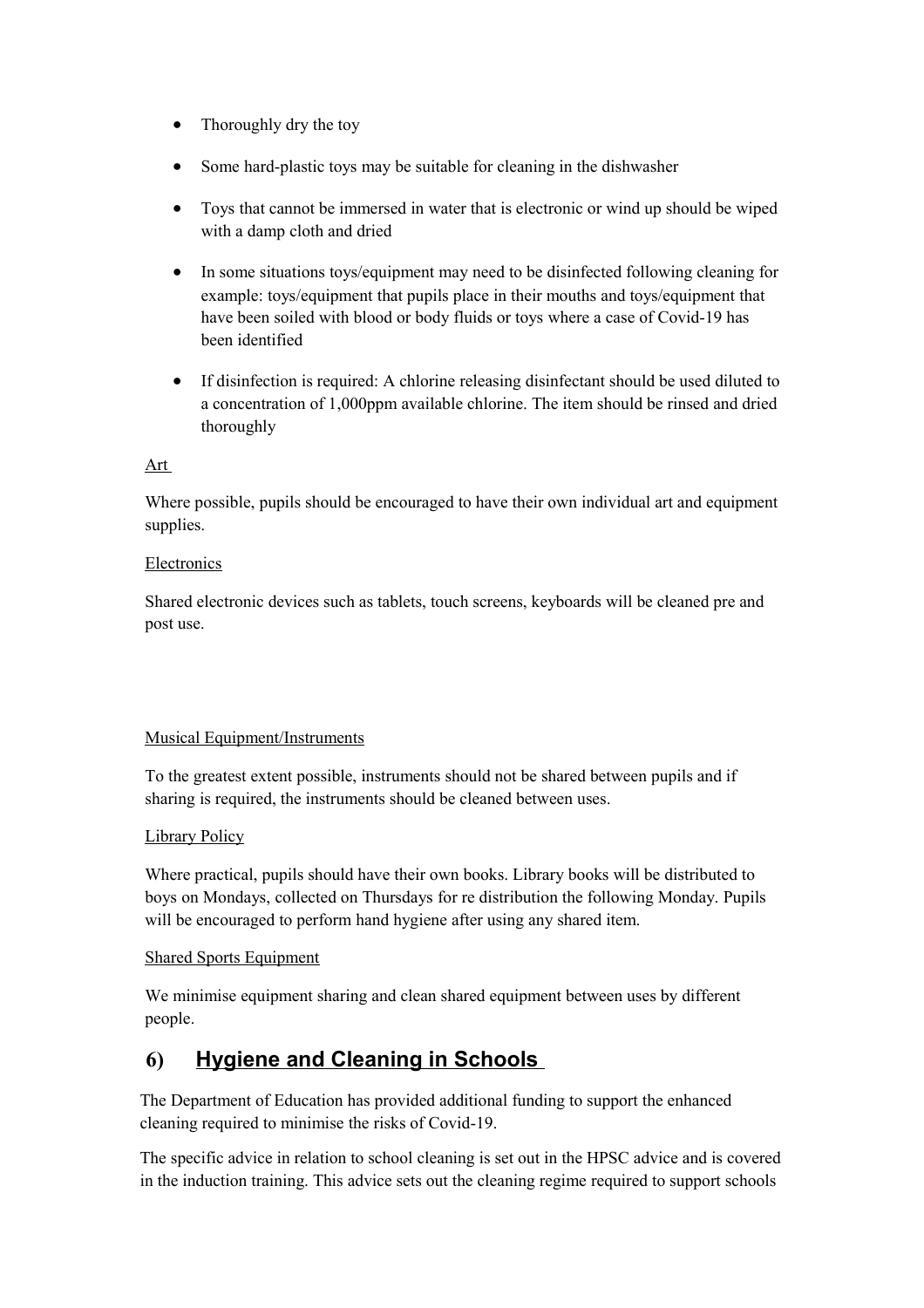to prevent Covid-19 infections and the enhanced cleaning required in the event of a suspected cases of Covid-19.

Each room in the school must be cleaned at least once per day. Additional cleaning will be focused on frequently touched surfaces – door handles, hand rails, chairs/arm rests, communal eating areas, sink and toilet facilities.

All staff will have access to cleaning products and will be required to maintain cleanliness of their own work area.

There will be regular collection of used waste disposal bags from classrooms, offices and other areas within the school facility**.** 

Staff must place the cup, cutlery, plate, etc. that they use directly into the dishwasher. Staff emptying the dishwasher must wash their hands before removing items from the dishwasher.

### *Cleaning/Disinfecting rooms where a pupil/staff member with suspected COVID-19 was present*

The room will be cleaned as soon as practicably possible.

Once the room is vacated the room should not be reused until the room has been thoroughly cleaned and disinfected and all surfaces are dry.

Disinfection only works on things that are clean. When disinfection is required it is always as well as cleaning.

Person assigned to cleaning should avoid touching their face while they are cleaning and should wear household gloves and a plastic apron.

Clean the environment and furniture using disposable cleaning cloths and a household detergent followed by disinfection with a chlorine-based product (household bleach).

Pay special attention to frequently touched surfaces, the back of chairs, couches, door handles and any surfaces that are visibly soiled with body fluids.

Once the room has been cleaned and disinfected and all surfaces are dry, the room can be reused.

If a pupil or staff diagnosed with Covid-19 spent time in a communal area like a staff room, assembly hall, play area or if they used the toilet or bathroom facilities, then the areas will be cleaned with household detergent followed by a disinfectant (as outlined in the HPSC interim health advice) as soon as is practically possible.

### **7) Dealing with a Suspected Case of COVID-19**

Staff or pupils should not attend school if displaying any symptoms of Covid-19. The following outlines how the school will deal with a suspected case that may arise in our school setting.

Our designated isolation area (Seomra Sláinte) is situated directly beside the emergency exit in the Foyer.

If a staff member/pupil displays symptoms of Covid-19 while at school the following are the procedures to be implemented: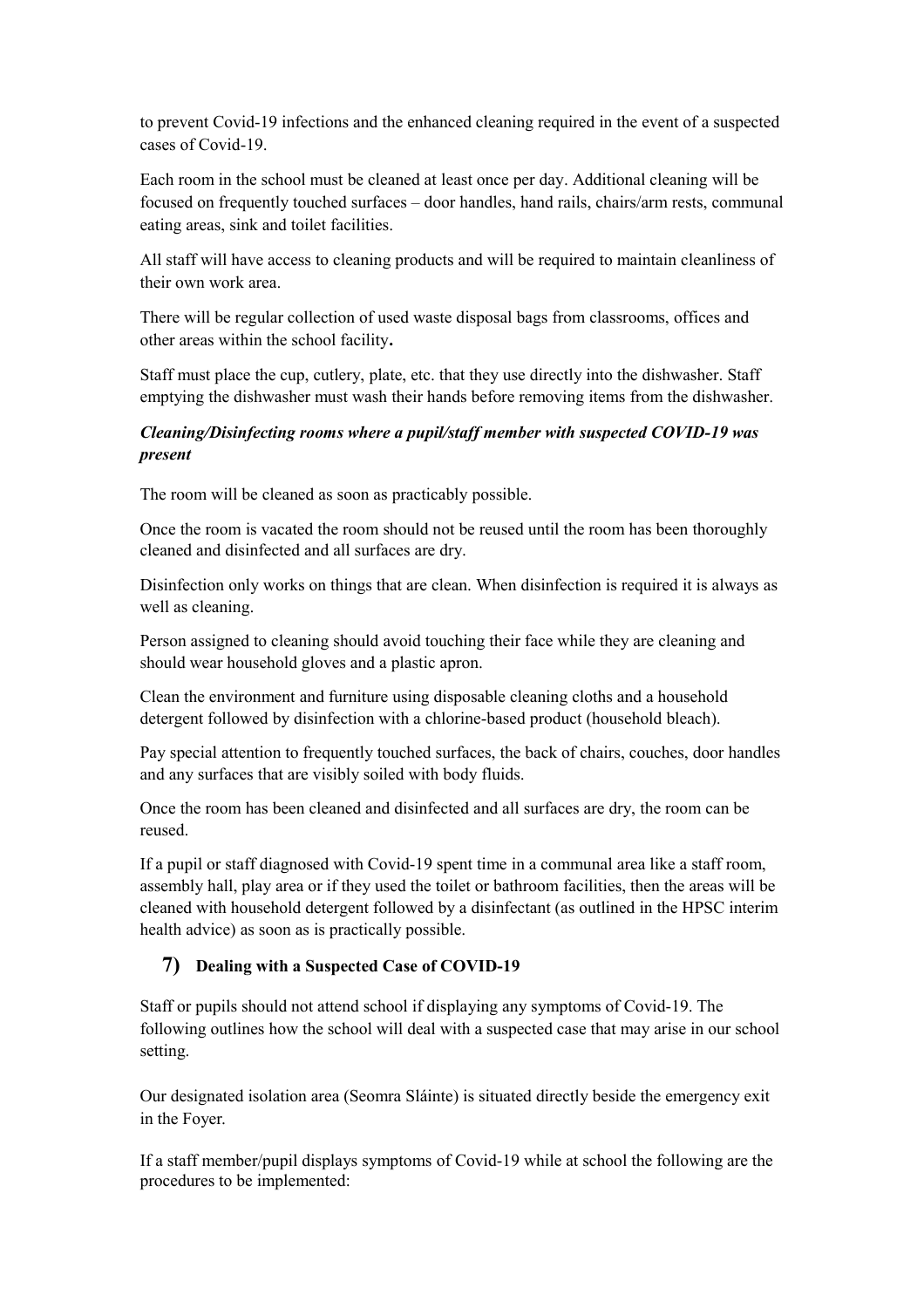- If the person with the suspected case is a pupil, the parents/guardians will be contacted immediately.
- Isolate the person. A staff member accompanies the person displaying symptoms to the designated isolation area, keeping at least 2m away from the symptomatic person and also making sure that others maintain a distance of at least 2m from the symptomatic person at all times.
- Remember that the virus is spread by droplets and is not airborne so physical separation is enough to reduce the risk of spread to others even if they are in the same room.
- Provide a mask for the person presenting with symptoms (a supply of disposable masks are kept in the isolation area).
- Facilitate the person presenting with symptoms remaining in isolation if they cannot immediately go home and facilitate them calling their doctor. The individual should avoid touching people, surfaces and objects. Advice should be given to the person presenting with symptoms to cover their mouth and nose with the disposable tissue provided when they cough or sneeze and put the tissue in the waste bag provided.
- If the person is well enough to go home, arrange for them to be transported home by a family member, as soon as possible and advise them to inform their general practitioner by phone of their symptoms. Public transport of any kind should not be used.
- If they are too unwell to go home or advice is required, contact 999 or 112 and inform them that the sick person is a Covid-19 suspect.
- Carry out an assessment of the incident which will form part of determining followup actions and recovery.
- Arrange for appropriate cleaning of the isolation area and work areas involved.

The HSE will inform any staff/parents who have come into close contact with a diagnosed case via the contact tracing process. The HSE will contact all relevant persons where a diagnosis of Covid-19 is made. The instructions of the HSE should be followed and staff and pupil confidentiality is essential at all times.

# **8) Special Educational Needs**

### **Additional considerations for those with Special Educational Needs**

For children with special educational needs (SEN) maintaining physical distancing in many instances is not practical or appropriate to implement. The focus is therefore on emphasising that parents/guardians should have a heightened awareness of signs, symptoms or changes in baseline which suggests illness/Covid-19 infection and where symptoms are present children should not attend school.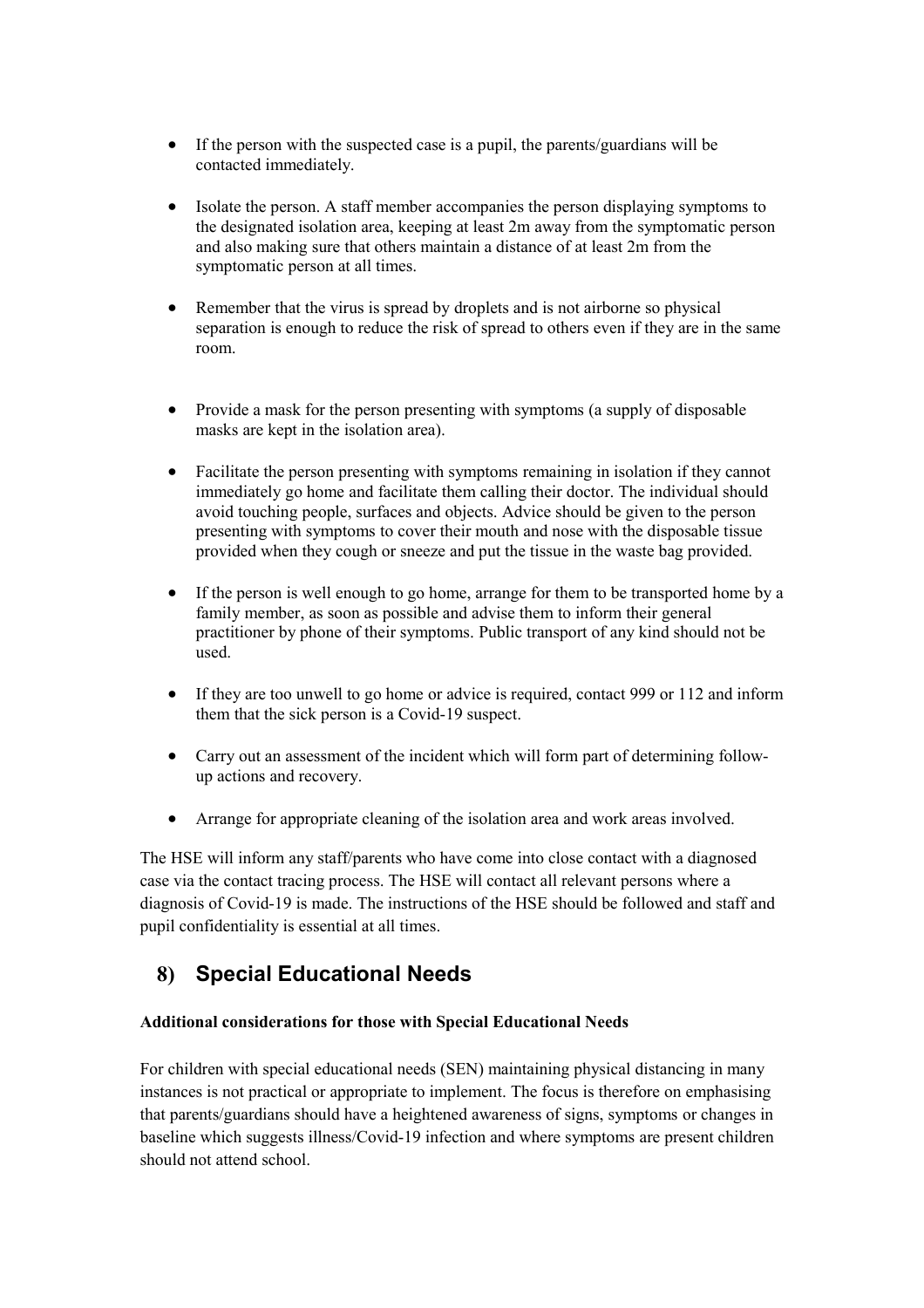Similarly staff should be aware of their responsibility not to attend work if they develop signs or symptoms of respiratory illness.

### *Hand hygiene*

Children who are unable to wash their hands by themselves should be assisted to clean their hands using soap and water or a hand sanitiser (if their hands are visibly clean) as outlined previously.

### *Equipment*

Some children may have care needs (physical or behavioural) which requires the use of aids and appliances and/or medical equipment for example toileting aids, moving and handling equipment, respiratory equipment. Where cleaning of aids and appliances is carried out in the school, appliances and aids used are cleaned after use

- Equipment used to deliver care should be visibly clean
- Care equipment should be cleaned in accordance with the manufacturers' instructions. Cleaning is generally achieved using a general purpose detergent and warm water
- Equipment that is used on different children must be cleaned and, if required, disinfected immediately after use and before use by another child, e.g. toileting aids
- If equipment is soiled with body fluids:
	- $\triangleright$  First clean thoroughly with detergent and water
	- $\triangleright$  Then disinfect by wiping with a freshly prepared solution of disinfectant
	- $\triangleright$  Rinse with water and dry

## **9) Staff Duties**

Staff have a statutory obligation to take reasonable care for their own health and safety and that of their colleagues and other parties. The co-operation and assistance of all staff is essential to reduce the risk of spread of Covid-19 and to protect health and safety as far as possible within the school. All staff have a key role to play. In this regard and in order to facilitate a safe return to work, these duties include, but are not limited to, the following:

- Adhere to the School Covid-19 Response Plan and the control measures outlined.
- Complete the RTW form before they return to work.
- Must inform the principal if there are any other circumstances relating to Covid-19, not included in the form, which may need to be disclosed to facilitate their safe return to the workplace.
- Must complete Covid-19 Induction Training and any other training required prior to their return to school.
- Must be aware of, and adhere to, good hygiene and respiratory etiquette practices.
- Co-ordinate and work with their colleagues to ensure that physical distancing is maintained.
- Make themselves aware of the symptoms of Covid-19 and monitor their own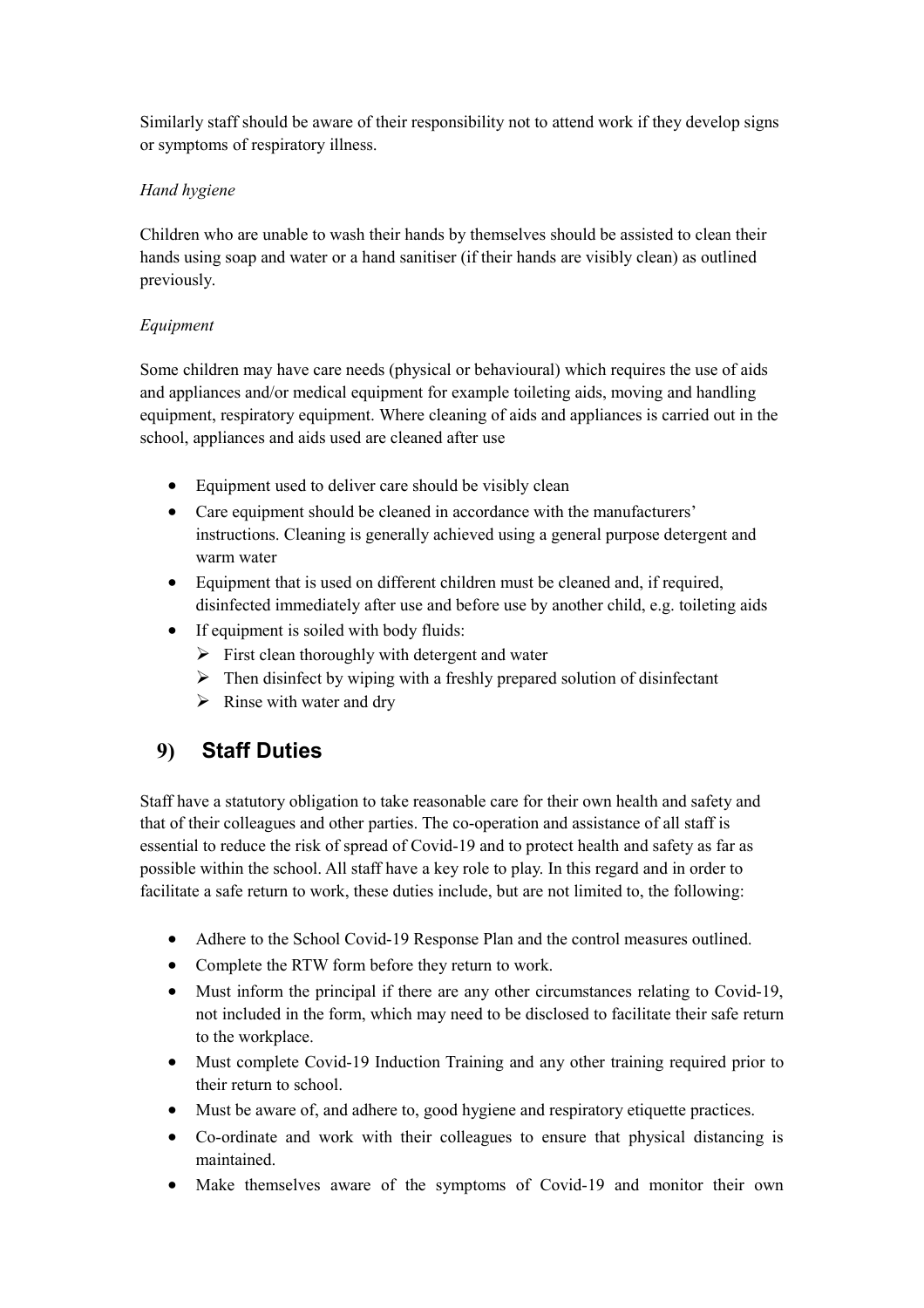wellbeing.

- Self-isolate at home and contact their GP promptly for further advice if they display any symptoms of Covid-19.
- Not return to or attend school if they have symptoms of Covid-19 under any circumstances.
- If they develop any symptoms of Covid-19 whilst within the school facility, they should adhere to the procedure outlined above.
- Keep informed of the updated advice of the publ**ic** health authorities and comply with same.

# **10) COVID-19 related Absence Management**

The management of a Covid-19 related absence will be managed in line with agreed procedures with the Department of Education.

# **11) Employee Assistance and Wellbeing Programme**

The Department recognises the need for school staff wellbeing and collective self-care. Support for school staff wellbeing will be provided by Department Support Services including the PDST and CSL, as well as by the HSE's Health Promotion Team. An [Occupational Health Strategy](https://www.education.ie/en/Education-Staff/Information/Occupational-Health-Strategy/) is in place as a supportive resource for staff in schools. The aim of the Occupational Health Strategy is to promote the health and wellbeing of employees in the workplace, with a strong focus on prevention. The Occupational Health Strategy comprises the Employee Assistance Service and the Occupational Health Service. The Employee Assistance Service (EAS) is provided by Spectrum.Life under the logo of *'Wellbeing Together: Folláinne Le Chéile'.* 

Under the EAS, employees have a dedicated free-phone confidential helpline 1800 411 057 available 24 hours a day, 365 days a year providing advice on a range of issues such as wellbeing, legal, financial, mediation, management support etc. Where required, short-term counselling is available to employees and their families (over the age of 18 years and living at home). A bespoke wellbeing portal and app which offers access to podcasts and blogs on topics around wellbeing and mental health, family life, exercise and nutrition is also available. In addition online cognitive behavioural therapy is provided. As part of the services provided by Spectrum.Life a Mental Health Promotion Manager is available to develop and deliver evidence based mental health and wellbeing initiatives to reduce stigma and improve mental health literacy and to increase engagement with the service. They will also be providing a series of webinars and presentations to promote staff wellbeing in schools as schools reopen and during the upcoming school year.

This policy has been ratified by the Board of Management.